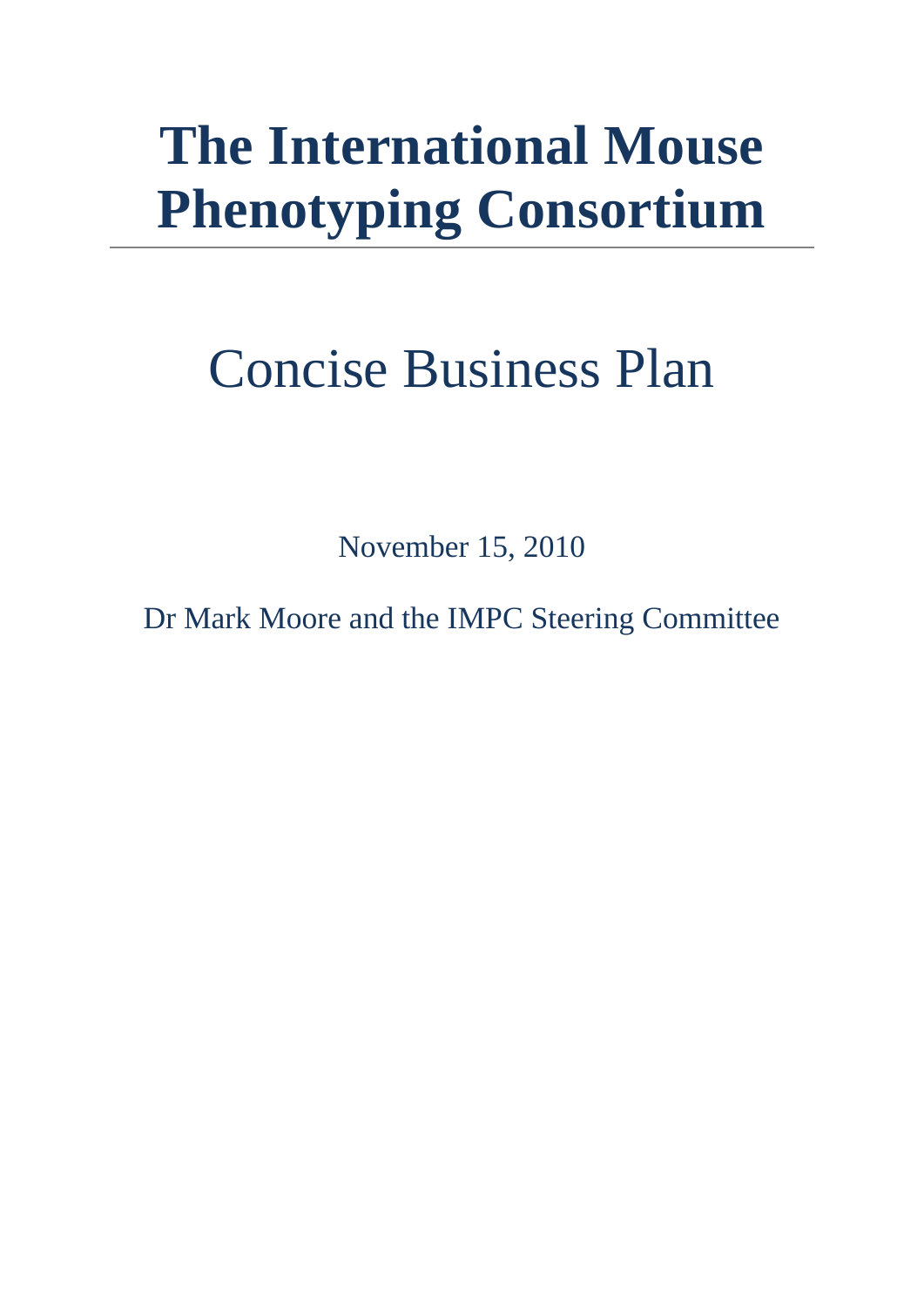#### **Table of Contents**

| <b>SUMMARY OF THE IMPC</b> |  |
|----------------------------|--|
|                            |  |
|                            |  |
|                            |  |
|                            |  |
|                            |  |
|                            |  |
|                            |  |
|                            |  |
|                            |  |
|                            |  |
|                            |  |
|                            |  |
|                            |  |
|                            |  |
|                            |  |
|                            |  |
|                            |  |
|                            |  |
|                            |  |
|                            |  |
|                            |  |
|                            |  |
|                            |  |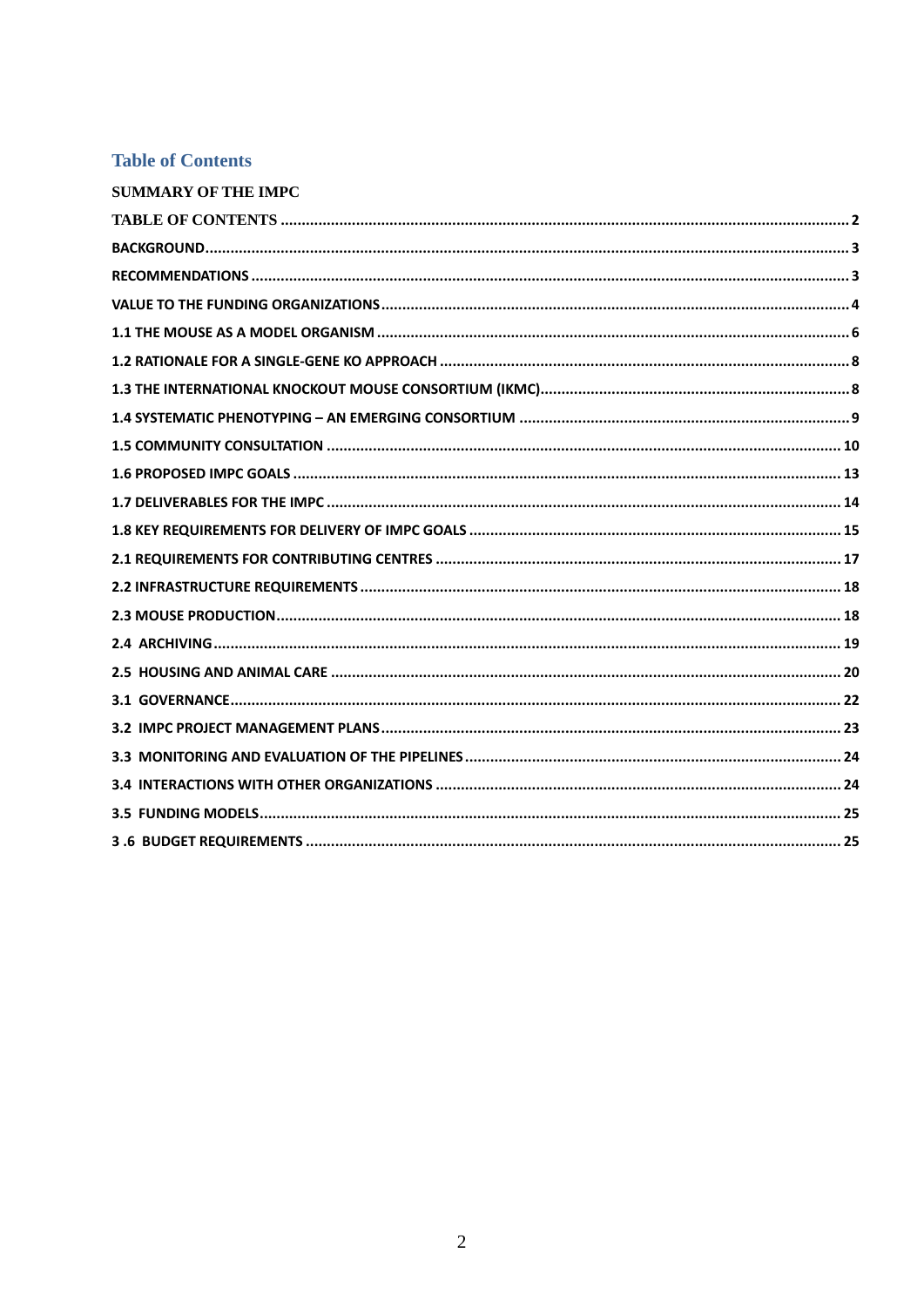# **Executive Summary**

# **Background**

The International Mouse Phenotyping Consortium (IMPC) Steering Committee<sup>[1](#page-2-0)</sup> was formed from a group of funding organizations and major mouse research centres to consider the opportunities presented by the large number of mouse mutants generated by global efforts under the auspices of the International Mouse Knockout Consortium (IKMC) and to maximise the biomedical value of these mutants through large-scale phenotyping. Specifically the Committee's goal was to develop a plan to harness the major world-wide mouse research programmes and infrastructures in a strategic and coordinated effort to undertake a broad-based, systematic genome-wide phenotyping project of knockout mice in order to provide the wider research community with a long lasting resource of mammalian gene function information.

In order to formulate this plan and to engage the broader scientific community for input as to the need, scope, scale, and composition of the constituent programmes, the IMPC Steering Committee engaged a Project Manager. This business plan has been produced by the Project Manager and provides details of the goals, deliverables and requirements for an IMPC based upon diligent research and significant discussion among the IMPC Steering Committee members along with end-user community engagement and discussions. The plan outlined here will take advantage of the enormous strides in mouse mutant generation, the development of experimental tools and technology platforms for phenotyping, and the operational capacities available around the world.

# **Recommendations**

In order to accomplish the IMPC vision of producing an encyclopedia of mammalian gene function, the IMPC would need to:

- Establish a world-wide consortium of 6-10 large mouse centres with capacity and expertise for large-scale primary phenotyping;
- Establish a world-wide consortium of mouse production centres to generate germ line transmission of targeted knockout mutations in embryonic stem cells for all known and predicted mouse genes;
- Test each mutant mouse line (4,000 mouse lines in the first 5 years, and ultimately up to 20,000) through a broad based primary phenotyping pipeline in all the major adult organ systems and most areas of major human disease;
- Through this activity and employing data annotation tools, systematically aim to discover and ascribe biological function to each gene, driving new ideas and underpinning future research into biological systems;
- Establish collaborative "networks" with specialist phenotyping consortia or laboratories, providing standardized secondary phenotyping that enriches the primary

<span id="page-2-0"></span><sup>-</sup>1 Michael Dunn(Wellcome Trust), Nathan Richardson (MRC), Allan Bradley (WT Sanger Institute), Steve Brown (MRC Harwell), European Commission, Martin Hrabe de Angelis (Infrafrontier/German Mouse Clinic), Colin McKerlie (Toronto Centre for Phenogenomics), Eric Green and Jim Battey (NIH), Yann Herault (ICS Strasbourg), Chris Goodnow and Adrienne McKenzie (Australian Phenomics Network).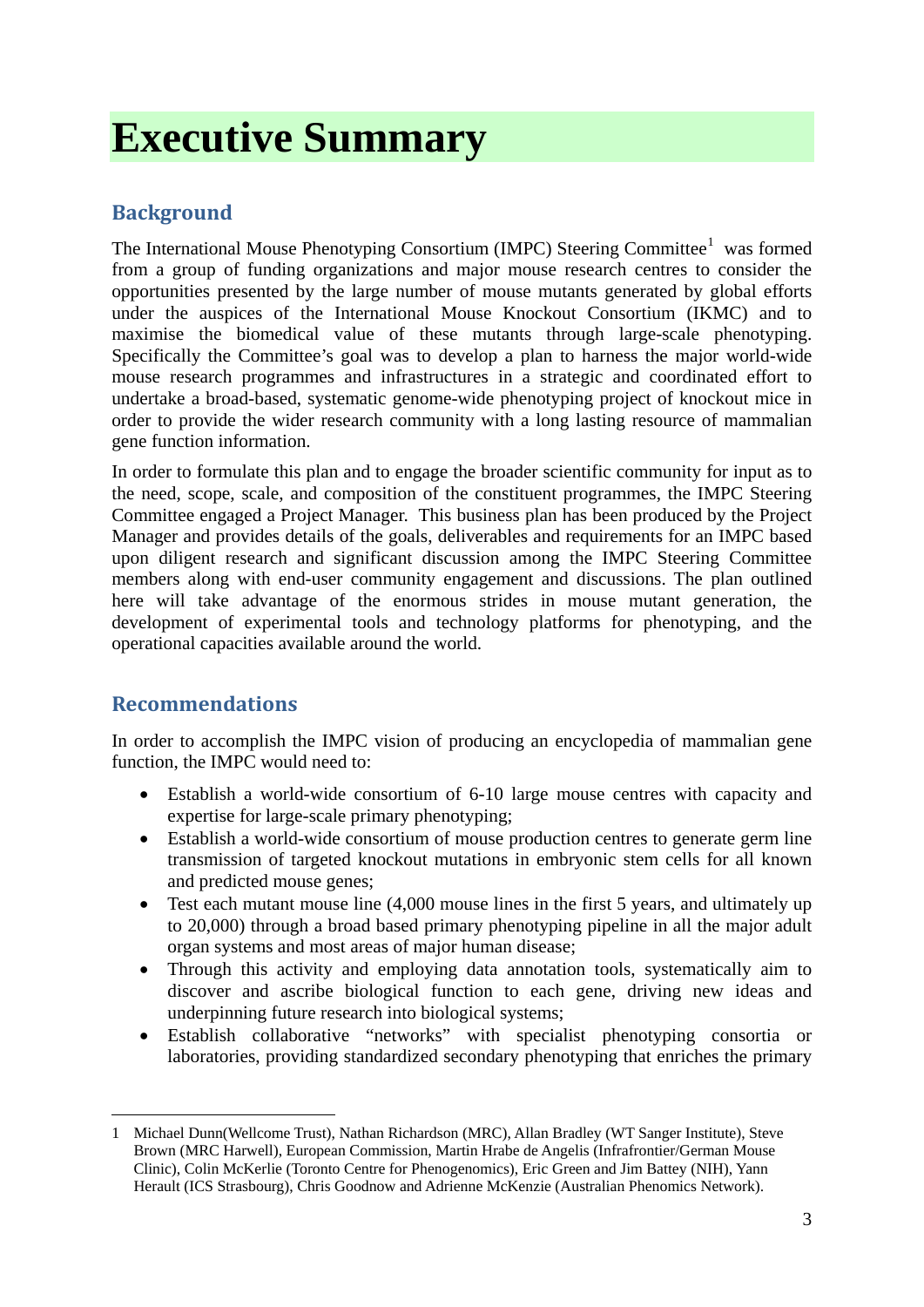dataset, and end-user, project specific tertiary level phenotyping that adds value to the mammalian gene functional annotation and fosters hypothesis driven research;

- Enhance the availability and range of mouse disease models that can be used to study human disease pathology and treatment;
- Cryopreservation, or arrange to cryopreserve with a third party, a genome-wide archive of mouse mutant stocks and create a distribution portal to the end-user research community to facilitate further discovery while promoting animal welfare;
- Provision of a centralized data centre and portal for free, unrestricted access to primary and secondary data by the scientific community, promoting sharing of data, genotype-phenotype annotation, and the development of open source data analysis tools;
- Establish quality control, quality assurance, and programme management systems to guarantee the highest quality scientific and operational output;
- Act as a coordinating body to recruit additional major mouse phenotyping initiatives, for example in emerging EU countries, to complement the international effort;
- Champion the ethical use of mouse genetics and phenotyping, promoting the refinement, reduction and replacement of procedures where at all possible.

It is anticipated that the discoveries which will emerge from the IMPC programme will produce a paradigm shift in our understanding of basic molecular, cellular, and systems biology, as well as feed the biopharmaceutical discovery pipeline by enhancing our understanding of the genetic bases for disease. The study of novel genes through the phenotyping of mutant mouse lines, and particularly knockout (KO) mice, provides the opportunity to unlock new areas of biology and will lead to novel drug target discovery. Large-scale biology projects offer economies of scale allied to capacity that shifts the burden of risk and funding demands from individual labs, freeing these experts to focus on their core competencies of in-depth research discovery. In summary, the proposed endeavor provides a unique opportunity for breakthrough discoveries, as well as laying the foundation for a profound understanding of mammalian gene and physiological systems in the coming decades.

# **Value to the Funding Organizations**

#### **1. Immediate and Free Access to Mouse Resources of Lasting Biological and Medical Value**

The IMPC plan is to harness and co-ordinate capacity on a world-wide level, with open and unfettered access for everyone. Participating organizations will be able to influence the selection of genes entering the pipeline and how they are tested. Scientists not involved directly in the consortium will also be able to access models for their own phenotyping studies. Mice will be distributed to specialist screeners who will undertake more sophisticated and higher content analysis not suited to a high-throughput environment. The network model takes full advantage of capacity for centralized infrastructure and actively engages with specialized expertise dispersed throughout the community.

#### **2. Enhanced delivery and involvement of institutions in the identification and characterisation of disease models**

Investing in IMPC presents an unprecedented opportunity to increase the scale of output and dramatically increase our understanding of disease mechanism. Organizations involved in the IMPC will help steer development of the IMPC and its programmes to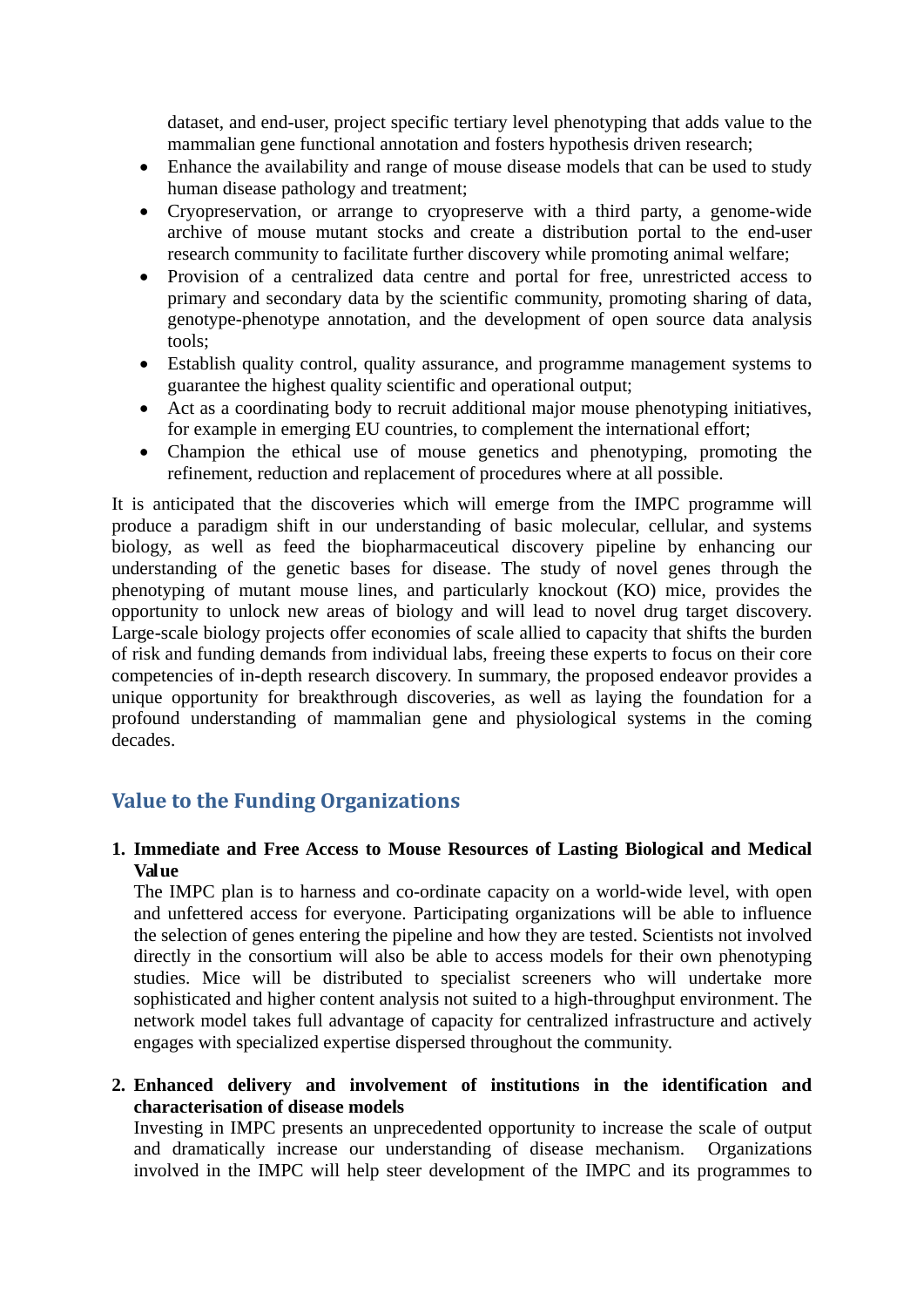ensure the receipt of appropriate benefits and resources for their research communities. It will also improve access to these resources and platforms by the proposed increases in activities in mutant generation and phenotyping.

#### **3. Retain or develop competitive position internationally in phenotyping approaches and disease model discovery, with consequent wide-ranging benefits to biomedical science**

Involvement with the IMPC will afford organizations the opportunity to develop or maintain a competitive edge by benefiting from the expected technological advances in phenotyping platforms, new instrumentation and the application of miniaturization and automation, as well as wider developments in mouse genetics. A key component is likely to be the development of new physiological and imaging approaches.

#### **4. Strengthen ability to develop networks of laboratories involved in phenotyping and mouse mutant characterisation, enhancing mouse genetics across ones country**

The IMPC would be pivotal to continue to develop the extensive network of laboratories, including funded programmes that avail themselves of local expertise and facilities. Several IMPC members have successfully developed pre-clinical research networks in metabolism, immunology, neurosciences, bone, liver, deafness, and cardiovascular disease amongst others that have had an impact both on global phenotyping advances as well as the promulgation of individual laboratory studies. The IMPC plans to further strengthen these and other networks that will develop. The networks would be sustained and enriched through IMPC leadership and, would benefit from the competitive position that would be realized by involvement in this global project. The networks can take advantage of access to the primary phenotyping platforms and that component of the pipeline that would be devoted to investigator initiated phenotyping. Moreover, these networks would be able to bring considerable input to bear upon the research and development of the IMPC pipelines, and importantly, research and development into data analysis pipelines. Overall, individual researchers would be enormously strengthened by direct involvement in the IMPC.

#### **5. Ensuring that researchers can continue to build upon current strengths in phenotype databases and disease ontologies, enhancing our understanding of disease states**

The IMPC plan is to deliver an extensive database of primary and meta-data which will transform mammalian biology. Several current groups have developed key informatics strengths in functional genomics, which have contributed to developments in phenotype studies. MRC Harwell has led the development of the EuroPhenome database, which is seen as a potential model for a future IMPC database. Meeting the future informatics challenges in mouse genetics and phenotyping will require advances in informatics – the development of software tools and ontologies for data mining and analysis. Importantly, involvement in this area is critical to ensure that data will be integrated with human clinical data, and further developing methods to map mouse phenotypes to human disease states.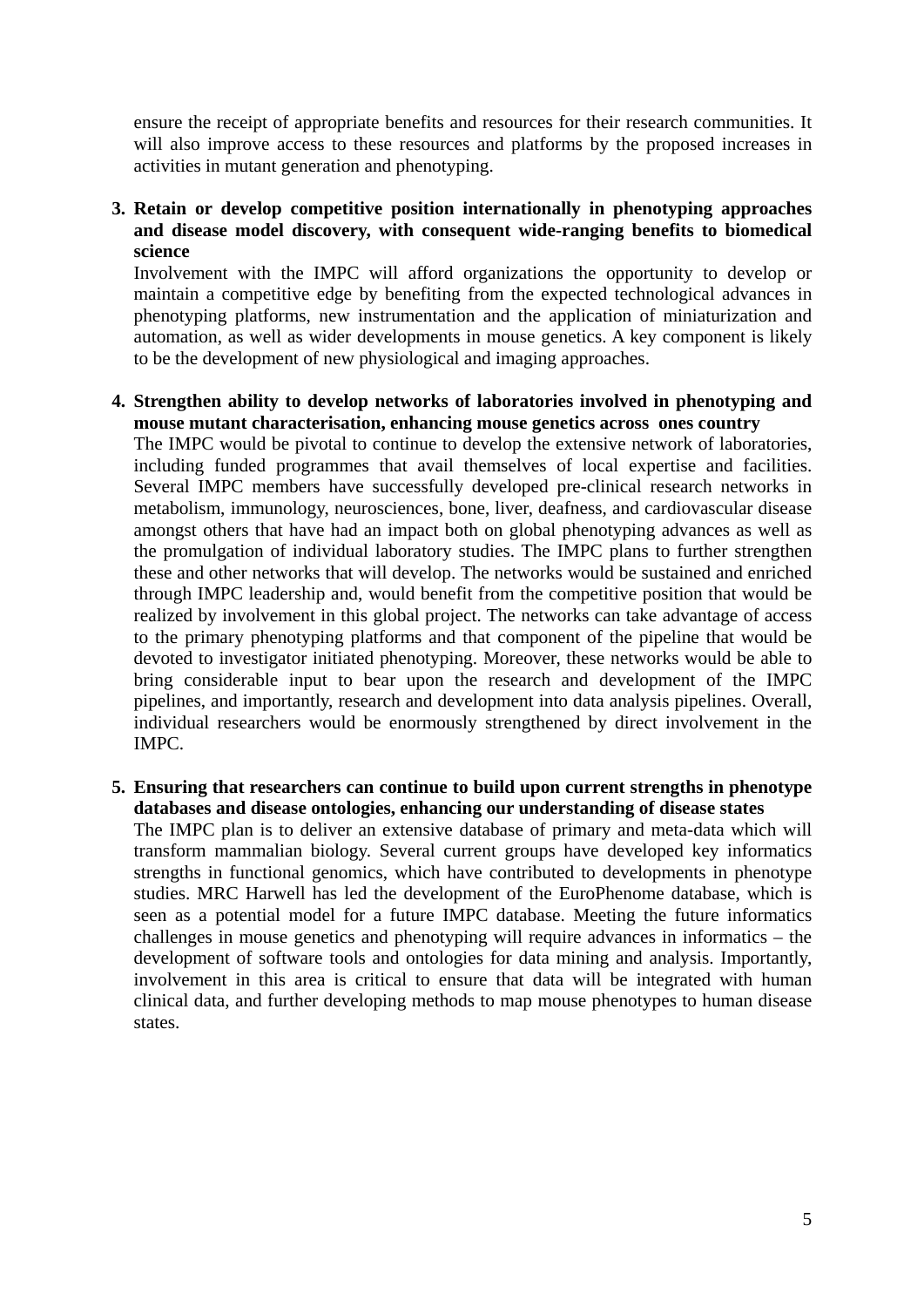# **Part 1 – Scientific and International Context**

# **1.1 The Mouse as a Model Organism**

The biomedical community is posed with enormous challenges and opportunities in the next decade. The advent of large-scale sequencing has propelled the field of genetics and its relationship to human disease to an unprecedented pace. While next generation sequencing technologies now make Genome Wide Association Studies (GWAS), and even the sequencing of the genomes of individual patients practical, the need for basic understanding of gene function is as great as ever. Despite these advances, the function of a least half of the mammalian genome is poorly understood and nearly one third has no functional annotation whatsoever.

Throughout medicine, it is seldom that the underlying genetic cause of a disease is treated, but interventions in the pathway or systems related to the disease are often the entry point (drug target) utilized to relieve symptoms and suffering. The prevailing view is that many diseases are of multi-genic origin, and strongly influenced by environmental factors, in which the combination of various gene products lead to disease. This paradigm shift in our understanding of disease mechanisms underlines the necessity to understand the basic biology of pathways and systems in order to treat the symptoms and downstream deleterious effects of these diseases. The corollary is that a targeted, bottom-up approach to studying mammalian gene function, making *a priori* assumptions about the role of individual genes in disease (perhaps based upon the identification of a gene association in human disease) can only provide a limited view of gene function at most. Rather, there is an opportunity to undertake a hypothesis-generating, comprehensive and systematic programme for the phenotypic study of the function of all genes, which will help usher in a new era of genomic medicine.

One of the most important tools at our scientific disposal in understanding mammalian gene function is the laboratory mouse. The scientific community has taken advantage of its fundamental similarity to humans at the genetic level  $(>95\%$  at the gene level), similar physiology and anatomy, its relative low cost compared to other mammals, and nearly 100 years of genetic study. There is an extensive toolkit for the manipulation of the mouse genome and the generation of new disease models. The development of mouse embryonic stem (mES) cells, and the ability to manipulate them *in vitro* to mutate any gene at will and transmit that mutation into the mouse germline led to a revolution in basic medical research over the past 20 years, and was recognized by the awarding of the Nobel prize in Physiology and Medicine 2007 to Drs. Capecchi, Evans, and Smithies. At the same time, large-scale chemical (ENU) mutagenesis programmes have provided hundreds of new disease models and highlighted many examples of novel gene function that could not have been predicted on the basis of existing knowledge of the gene product.

The importance of the mouse as a model organism was also recognized by the inclusion of a goal for the construction of genetic and physical maps of the mouse genome in the initial plan for the Human Genome Project (HGP). In fact, a group of centres involved with the HGP was able to complete a high quality, finished sequence of the mouse genome (strain C57BL/6) in 2005. Mouse models represent one of the best methodologies for validating and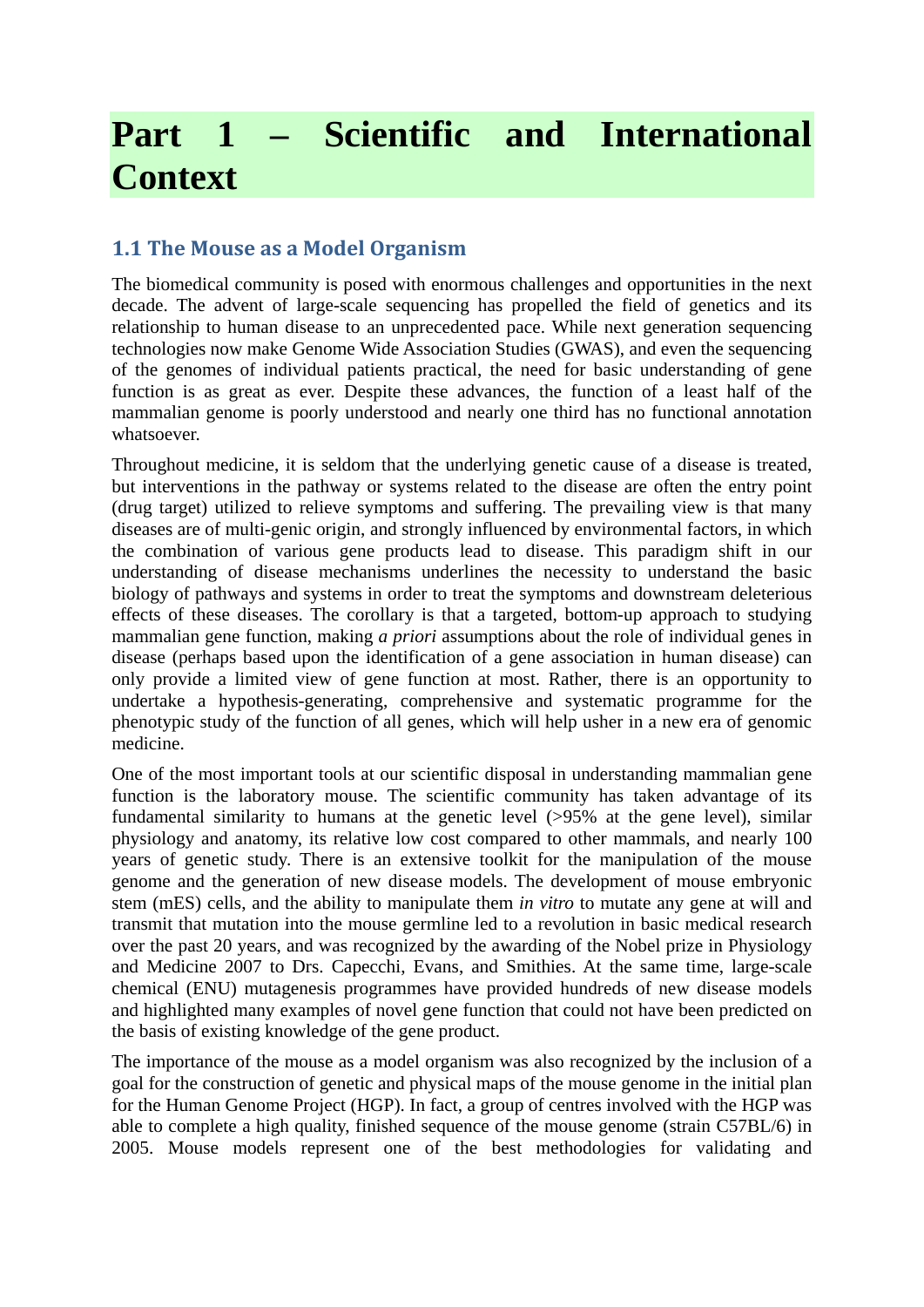understanding the roles that genes play in disease susceptibility, progression and response to new treatments.

Mouse mutants with phenotypes that mimic human traits have served as critical research tools in understanding the genetics underlying mammalian biology, and have been crucial in determining gene function and pathway interactions for decades. As genomics moves from gene identification to mammalian functional genomics the mouse will continue to play a critical role, particularly by utilizing gene knockouts. Janan Eppig of The Jackson Laboratory recently presented the results of a survey of the Mouse Genome Database (MGD) of published model organisms used in studies of human disease<sup>[2](#page-6-0)</sup>. The study demonstrates the rise of the mouse as the most common experimental organism to study human disease and gene function, and this is closely correlated in time with the development of mES cell knockout technology and the ability to build better models. In fact most of the current increases are due to the development of mouse knockout models, humanization of the mouse, and point mutations. The example in Figure 1 below demonstrates for three major disease areas the community uptake of mouse models in Diabetes, Cancer, and Cardiovascular research in the past 20 years.



Figure 1. Model Organism Publications. MGI search results by year demonstrating the number of publications utilizing the indicated model organism by disease area.

<u>.</u>

<span id="page-6-0"></span>2

 <sup>(</sup>http://www.casimir.org.uk/storyfiles/72.0.Eppig.pdf)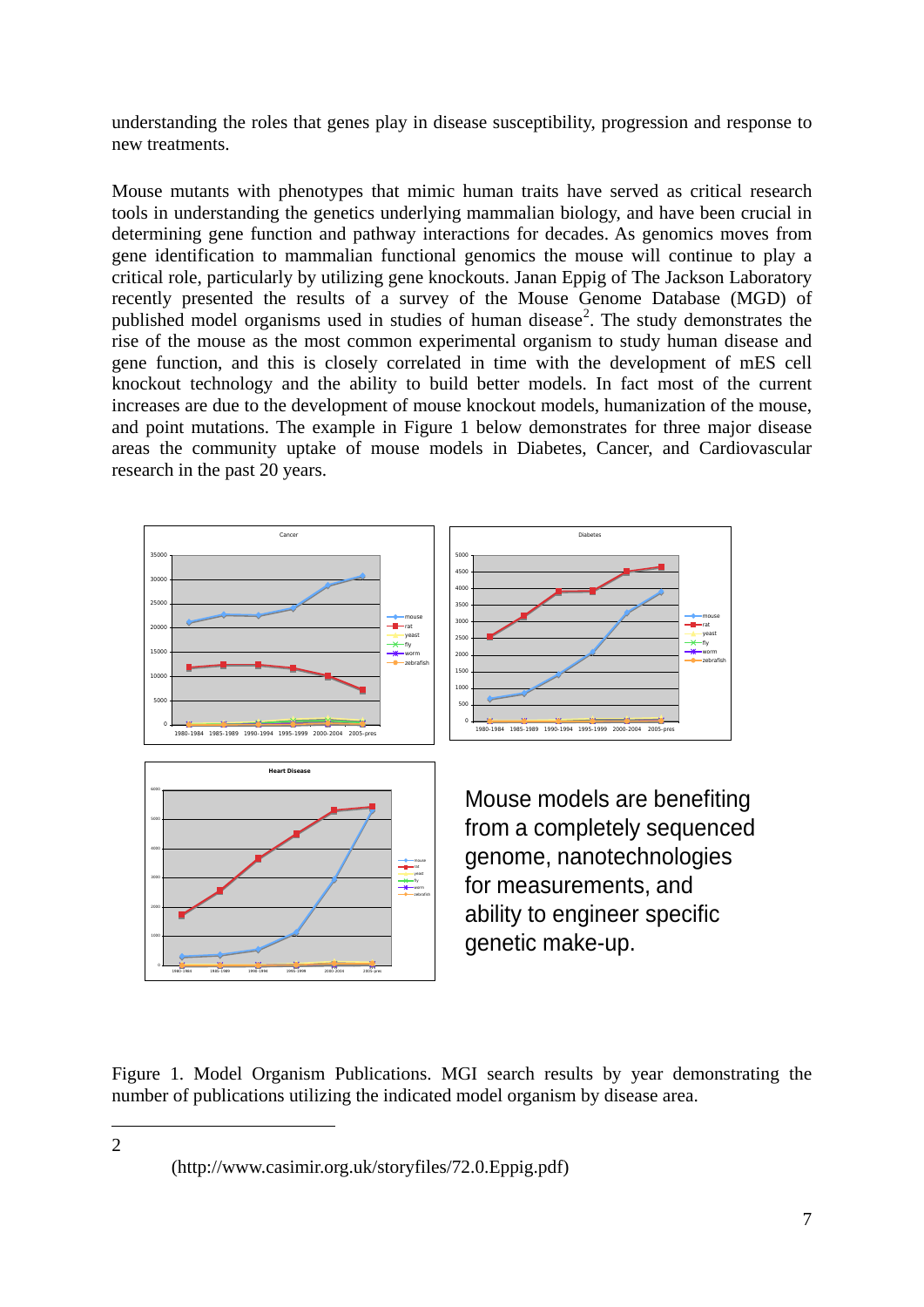# **1.2 Rationale for a single-gene KO approach**

While many human diseases have a multigenic basis, there is often little knowledge of the nature of disease initiating events, or the overall contributions of each genetic variant in the onset and severity of a disease. It seems reasonable that the best way to approach the complexity of such diseases is to understand the underlying function of each gene, its involvement in pathways, and function in organ systems in order to better understand its role in biological systems. This will require the study of single gene knockouts or other single mutants as a fundamental step in dissecting the biology of the disease system. Furthermore, when it comes to assessing and designing therapeutic interventions, single gene mutations will be key to understanding the effects of blocking or knocking out the functionality of that gene in the whole organism as a way to gauge not only efficacy but also potential side-effects of a treatment. If a disease involves multiple genes and hence their protein products and targets for therapeutics, it will be necessary to understand which individual targets in the process may provide the maximum clinical benefit. It is well recognized that the determination of the effects of mutations in individual genes is a powerful tool for dissecting the genetic basis of disease pathways.

In this context, knockout mouse mutants and ENU mutants will be a first step in assessing candidates revealed by GWAS. While GWAS are illuminating the potential loci involved in complex diseases in human, the mouse will be the critical vehicle for assessing the role of the genes identified in the disease processes. For example, the identification of the FTO gene in GWAS for obesity has been explored and validated by the use of a variety of mouse mutants from knock-outs to ENU mutations to over-expressing transgenics. The analysis of each of these mutant mouse lines has depended in several cases on the skills and expertise of the mouse phenotyping centres at the institutes involved.

# **1.3 The International Knockout Mouse Consortium (IKMC)**

The increasing use of KO mouse lines as a critical primary research tool, and the evidence that many mouse lines had been created redundantly by multiple labs led to the concept of a large-scale knockout project. The proposition to use KO mice as part of a large-scale effort in functional genomics was the subject addressed by the attendees of an international meeting convened in the fall of 2003 at the Banbury Centre, Cold Spring Harbor, NY. The participants strongly supported the establishment of a focused, large-scale international effort to produce a publicly available, comprehensive collection of knockout mouse lines containing a null mutation in every protein-coding gene in the mouse genome (Austin, C.P., *et al.* Nature Genetics 36, 921-924, 2004). The meeting attendees also endorsed a plan of a phased production approach, beginning with the generation of a resource of mES cells comprising a comprehensive collection of null, ideally conditional alleles, to be followed by the production of mice from the mES cells and then phenotyping the mouse lines in a step-wise fashion with an increasingly sophisticated set of tests. The European community of scientists has also called for large-scale mutagenesis and phenotyping of every gene in the mouse genome (Auwerx, J., *et al.* Nature Genetics 36, 925-927, 2004).

Several international agencies have funded efforts to create conditional knockout mutations in mES cells; in 2005 the European Conditional Mouse Mutagenesis Programme (EUCOMM) received funding to generate 20,000 conditional mutations (12,000 conditional gene-trap mutations and 8,000 conditional targeted mutations) in mES cells, and a complementary effort in Canada, the North American Conditional Mouse Mutagenesis Programme (NorCOMM), whose goal is to produce 500 targeted mutations in mES cells was also funded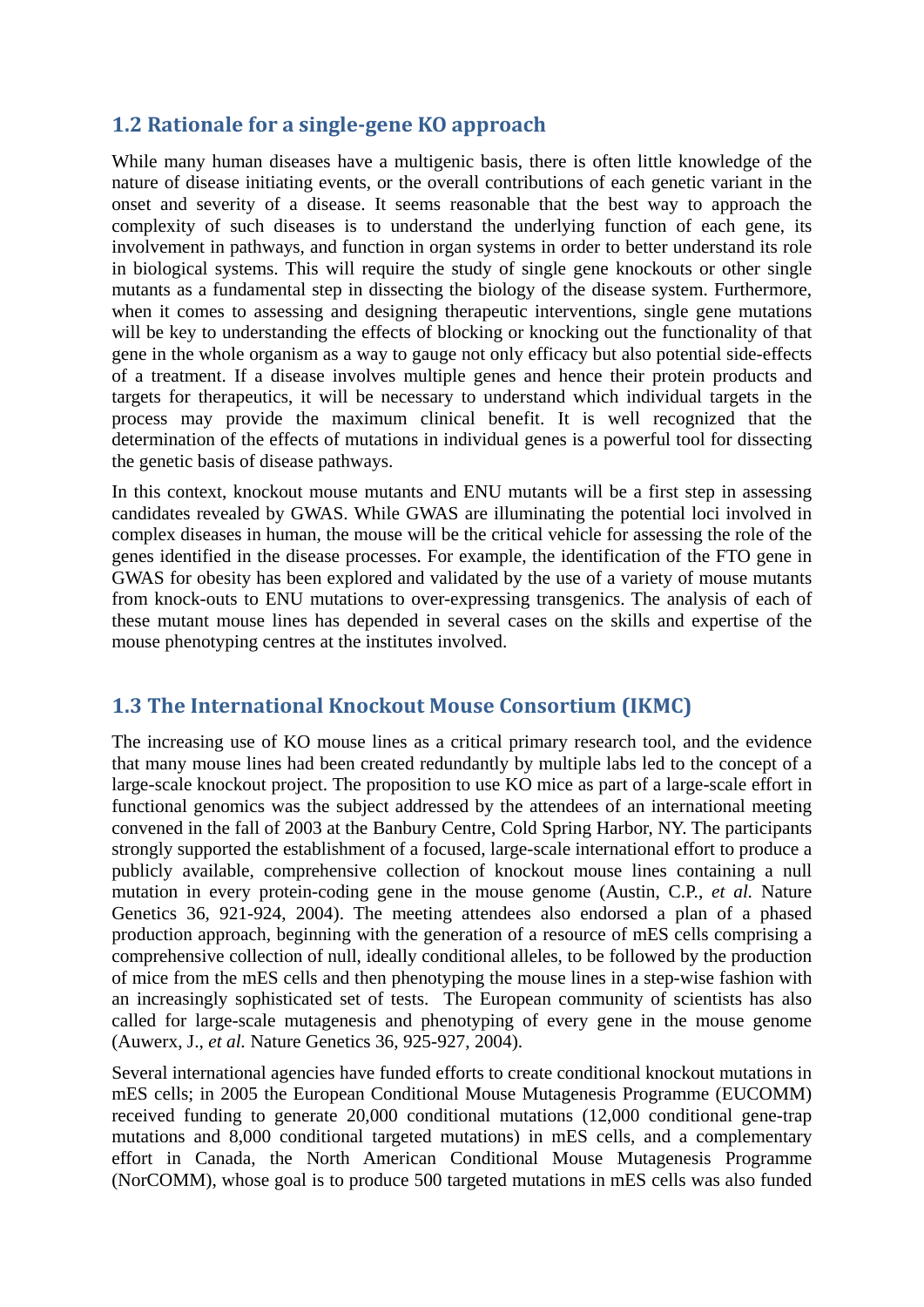in 2005. Subsequently in 2006, the National Institutes of Health (NIH) in the US funded the Knockout Mouse Project (KOMP) to generate 8,500 knockout mES cell lines. To achieve coordination of these efforts, as well as that of the Texas A&M Institute of Genomic Medicine (TIGM; which has a large collection of gene trap mES cells), these groups have formed the International Knockout Mouse Consortium (IKMC). The IKMC has created several working groups to facilitate coordination and to provide solutions and best practices for all programmes. The efforts of these programmes have now produced >8,000 targeted KOs in C57BL/6NTac mES cells, mostly (~5,800) conditional ready, accounting for one-third of the mammalian genome, and over 10,000 gene trap clones available from TIGM. Projections for KOMP, NorCOMM, and EUCOMM are that the majority (>95%) of the mouse genome will have a knockout allele by 2012, thus fulfilling the first recommendation from the Banbury meeting. Continuing the analysis of the mouse and human genomes using various and developing predictors for gene identification has the potential to increase the current gene count, and that mutagenesis efforts should branch into non-protein coding genes, the generation of point mutations linked to human disease, and humanization of the mouse.

### **1.4 Systematic Phenotyping – an Emerging Consortium**

The success of the IKMC and emerging world-wide phenotyping efforts including those of the Wellcome Trust Sanger Institute Mouse Genetics Programme (WTSI MGP) (http://www.sanger.ac.uk/mouseportal/), and the European Mouse Disease Clinic (EUMODIC) programme [\(http://www.eumodic.org/\)](http://www.eumodic.org/), the first internationally coordinated large-scale phenotyping effort funded by the European Commission (EC), has led to much discussion regarding the possibility of a coordinated international programme in mouse phenotyping. The EUMODIC programme is comprised of four mouse phenotyping centres (MRC Harwell, WTSI, ICS Strasbourg, and the German Mouse Clinic (GMC) Munich), whose goals are to produce mutant mouse lines and to provide phenotype information on 500 IKMC knockout mouse lines by 2011. One of the early phenotyping protocols utilized in EUMODIC was termed EMPReSSslim [\(http://empress.har.mrc.ac.uk/\)](http://empress.har.mrc.ac.uk/) and was developed by another EC funded programme (the EUMORPHIA Programme). The protocol has now developed further with input from all partners to the current version of the EUMODIC pipeline [\(http://www.eumodic.org/\)](http://www.eumodic.org/). Ultimately, the phenotypic data is made accessible through an EC funded database, EuroPhenome. [\(http://www.europhenome.org/\)](http://www.europhenome.org/), and the Sanger Mouse Portal (http://www.sanger.ac.uk/mouseportal/). The major advances in the EUMORPHIA and EUMODIC [\(http://www.eumodic.org/\)](http://www.eumodic.org/) programmes have been the harmonization of phenotyping experimental platforms, through standardized protocols, based on the sharing of know-how and experience; these efforts were the first to address the enormous technological and logistical problems associated with large-scale internationallycoordinated phenotyping. This has been an important stepping-stone towards an international programme of mouse mutant phenotyping on a genome-wide scale.

Several meetings have taken place in the past 3 years, (Rome in 2007, Bar Harbor and Toronto in 2008, and a large UK focused meeting in November 2008 hosted by the Wellcome Trust and MRC). The aim of these meetings was to establish a vision for a co-ordinated global effort in mouse phenotyping and these have provided an inclusive forum to discuss international, coordinated phenotyping efforts. The consensus conclusion of these meetings was that there is an exciting opportunity for the research community to engage and develop a coordinated mouse phenotyping programme. The discussions and recommendations from these meetings have driven the structure and content of the plans for an International Mouse Phenotyping Consortium (IMPC) programme. If the IMPC is to be a community driven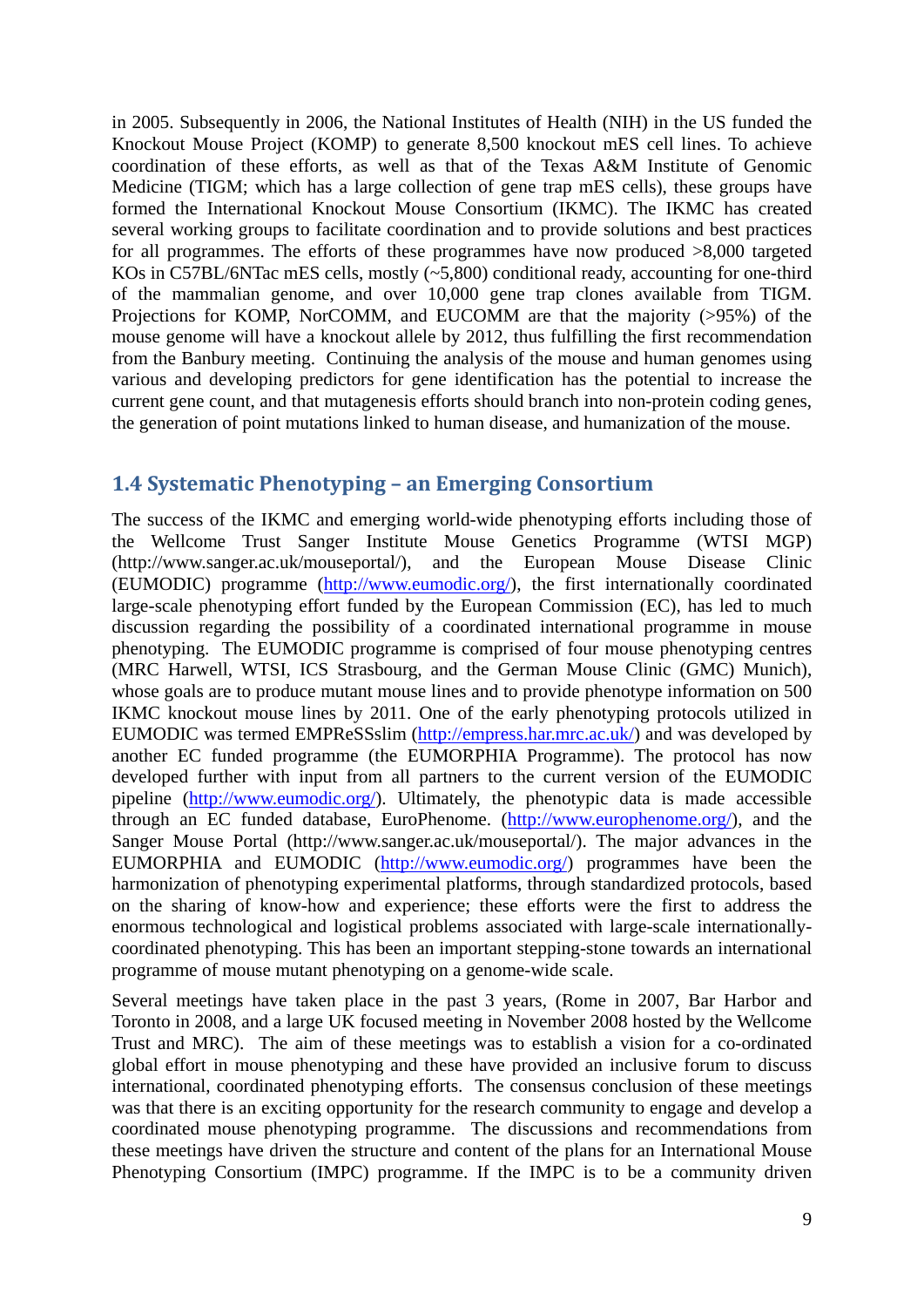project, it will require the engagement of a broad sector of the scientific and clinicianscientist communities to ensure uptake of the project deliverables, translation of phenotyping outputs to the clinical research community, and ultimately project success.

The vision of the IMPC is to provide phenotypic information on a knockout mouse line from every gene in the mouse genome and effectively create an Encyclopedia of Mammalian Gene Function. Initial planning efforts have been primarily focused on maximising utility of the IKMC resource, but the developing infrastructure and approaches will increasingly be utilized by the other major mouse mutagenesis pipelines, including ENU point mutations, transposon insertions, chromosomal translocations, deficiencies, and duplications. In developing plans to deliver this vision it has been important to consider the merits of various models for providing broad based phenotype information on the large collection of mutant mES cells being generated by the IKMC.

Similar to the Human Genome Project that was led by major genome centres with a single focus, it is considered vital to the success of the IMPC programme that large-scale centralized production centres and phenotyping centres be utilized. Community input to the centralized phenotyping centres is needed to overcome technological difficulties and ensure that the phenotyping will be biologically significant and useful to the broader scientific community.

# **1.5 Community Consultation**

The IMPC Project Manager, with support from the Wellcome Trust and MRC, formulated an online survey with a list of 7 key questions for consideration for the role of the IMPC, and distributed it to over 100 UK researchers, to gain additional information and help recruit workshop participants (please see Appendix 1 for the survey results). In order to develop plans and garner community support, focused workshops were held at the Wellcome Trust on 19, 21, and 23 October 2009 to engage end users, specialist phenotypers, clinicians, and pharmaceutical experts to gain their perspective on what the resource should deliver, and what would facilitate their research. The workshops were held for 3 hour sessions attended by investigators and members from the IMPC steering committee, the Wellcome Trust, the MRC, the WTSI, and MRC Harwell, and divided into the following areas of biology based on the survey responses:

- Immunology/infectious disease/respiratory/skin
- Cardio/metabolism/endocrinology
- Neurobiology/vision/hearing
- Cancer/stem cells/development/fertility/bone/muscle

As a starting point the participants were given the EUMODIC pipeline procedures (EMPReSSslim) (Figure 2) and the WTSI MGP phenotyping pipelines (Figure 3) for evaluation and comment.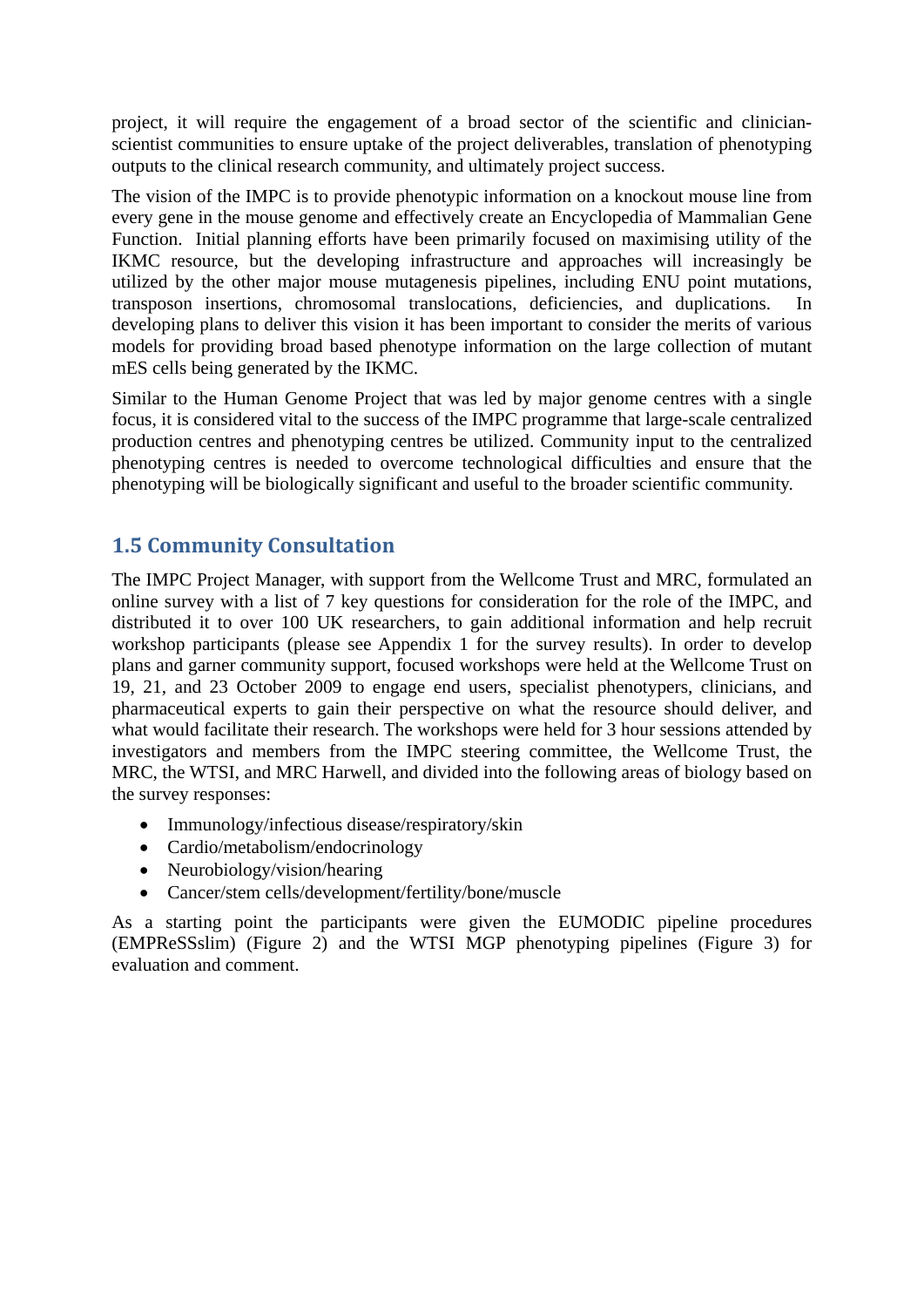

# **EMPReSSslim Primary Phenotyping Pipelines**

Figure 2. The EMPReSSslim and EUMODIC Phenotyping Pipeline. The above figure outlines the current phenotypic pipelines, disease areas and tests currently in use in EUMODIC.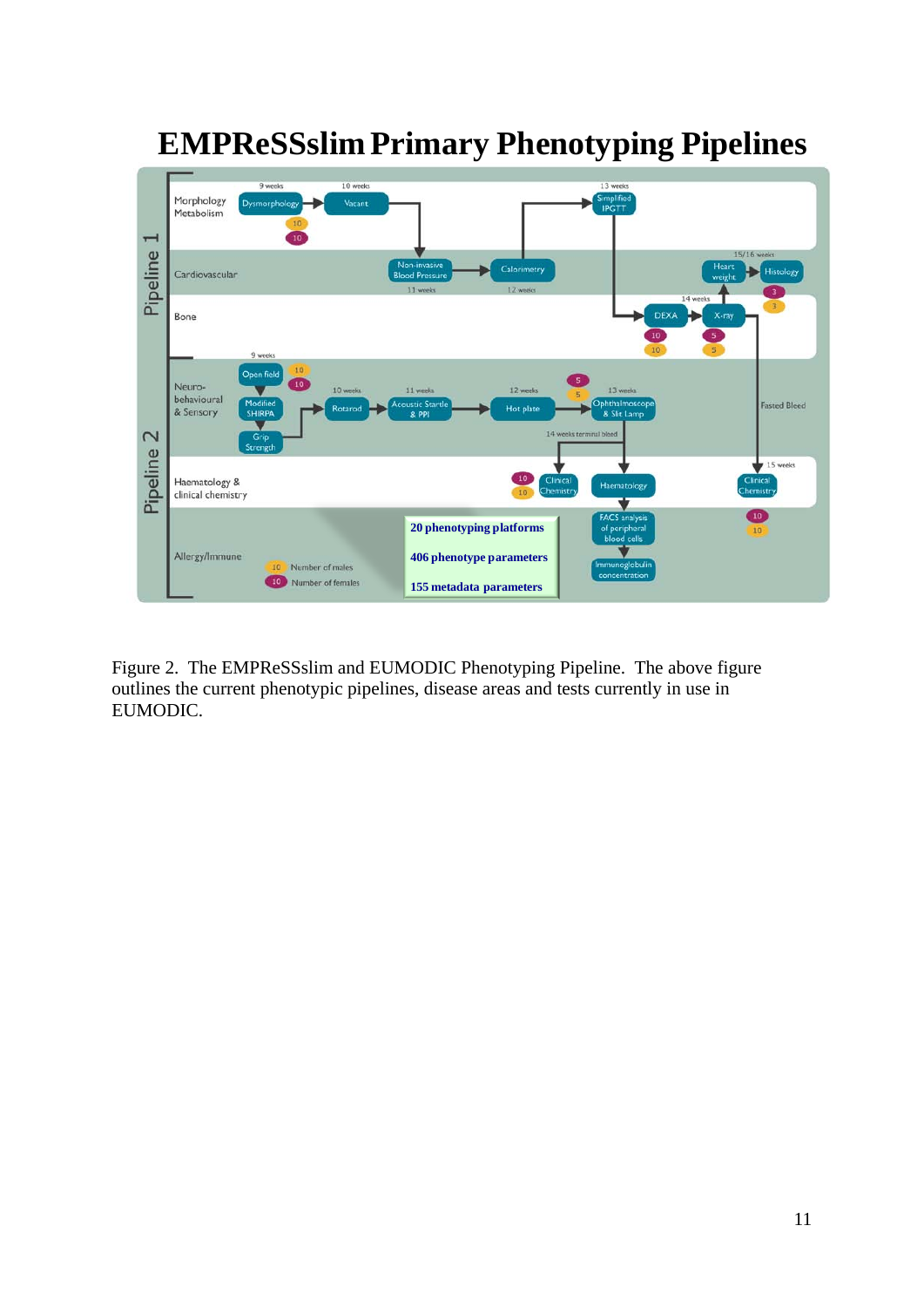

Figure 3. MGP Phenotyping Platform. The figure indicates areas of biology and disease focus that are under study in the MGP phenotyping platform. A list of each test is provided under each area of study.

In coordination with the UK surveys and workshops, the NIH issued a Request for Information (RFI) and Dr. Kent Lloyd, UC Davis and PI of the KOMP repository programme, conducted a survey of over 2,000 customers of the Mutant Mouse and mES cell Repository, using the same set of questions developed by the IMPC steering committee. The results were quite remarkable, in that there was nearly universal enthusiasm about the project in all surveys and workshops, and two important conclusions emerged:

1. Strong recommendation for an IMPC pipeline similar to a combination of the WTSI MGP and the current EUMODIC pipelines of phenotyping, as a basis for the development of future pipelines.

2. A very strong desire for broad-based phenotyping, incorporating more tests and challenge models.

**Therefore, it has become increasingly clear that an IMPC needs to develop more phenotyping tests and challenge tests at the high throughput level to uncover clinically relevant and biologically significant phenotypes, in order to meet the research communities' needs. It was suggested strongly by a large majority that all of the broad based screening should be done in centralized phenotyping groups for quality control and to save on mouse production costs.** 

The alternative suggestion to make mouse lines and distribute these to groups that would perform a specific set of tests for phenotyping but not the entire pipeline, for example behavior, and to send mouse lines to other research groups for a different type of analysis, such as metabolic screening has been considered. This model was discussed above and should be rejected on cost grounds. Moreover, there are also practical impediments. Such a system would be impractical because it is not easy or accepted general practice to ship the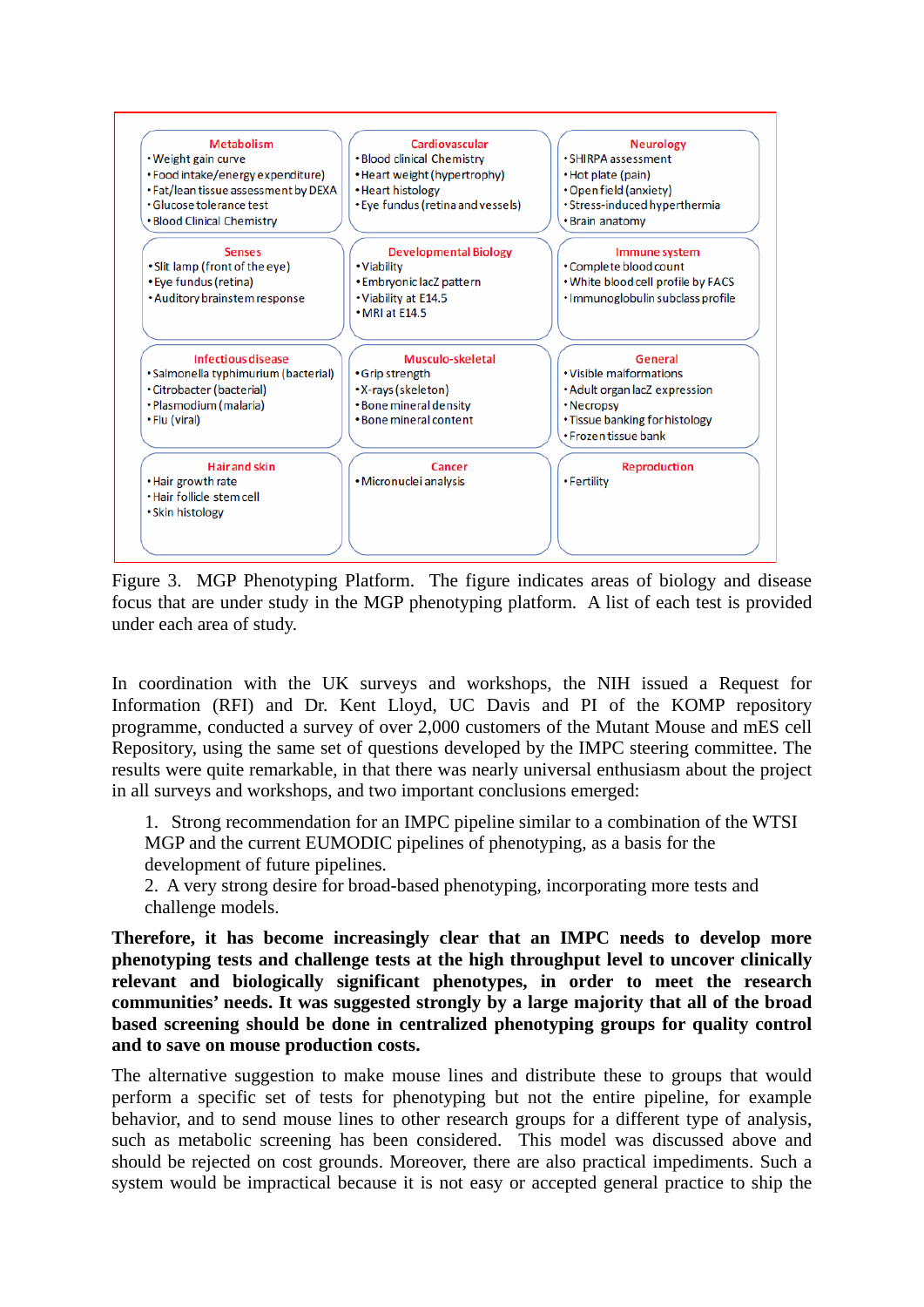same cohort of mice multiple times, as the shipping itself causes changes in certain phenotypic tests and there are substantive technical problems in that most modern day mouse facilities employ strict quarantine procedures and would not accept such mice. The alternative of breeding multiple cohorts of the same mouse line to ship to multiple groups would be cost prohibitive as described above and would increase costs by 2-4 fold per mouse line. A centralized broad-based phenotyping of mice, which is performed on a single cohort at each mouse phenotyping centre, is the most practical way to proceed, and was strongly supported by the research community in the surveys and workshops. The distributive model for secondary and tertiary phenotyping is an excellent way to move forward to place mouse lines in the hands of specialist who do not or cannot perform large-scale mouse production.

#### **In summary, the overall recommendations from the community are as follows:**

- Build upon the pioneering work of EUMODIC and the WTSI MGP.
- Adopt a pipeline similar to the standard phenotyping tests, analyses, and examinations used in the EUMODIC and the WTSI MGP pipelines.
- Future additional primary tests should be selected based on their reliability, power, and likelihood to reveal disease-relatedness and human clinical relevance. The most important identified was imaging. Opportunities exist to bring in actively developing atlases of mouse anatomy, combined with current high throughput imaging technologies, such as MRI and Micro-CT, which could benefit the IMPC.
- Selection of targets for secondary specialized phenotyping should be based on results from primary phenotyping screens conducted at centralized sites on as many genes as possible.
- Phenotyping data and information should be made immediately available without restriction through a centralized web portal that is user friendly and well advertised. It was strongly recommended to study novel genes, with no known function, as a priority. It was highlighted that it is difficult to obtain funding for the study of novel genes through individual grants but this holds high promise for breakthrough

# **1.6 Proposed IMPC Goals**

The vision for an IMPC requires a long-term (10 year) commitment and concerted effort from many partners. This project is a huge challenge and it is recommended that it be approached in two phases:

- Phase I (2011-2016): Complete and assess existing programmes (e.g. EUMODIC), build capacity in existing or add additional production and phenotyping centres, create a central database, data centre and portal, standardized production and phenotyping of 4,000 targeted genes.
- Phase II (2016-2021): Assess performance of Phase I, adjust pipelines and operations as necessary, and scale operations to complete the genome i.e. standardized production and phenotyping of 16,000 targeted genes.

The goals set out for Phase I of the IMPC, have been planned based on existing experiences and current technical expertise. Phase I would build on the already robust efforts at the WTSI MGP and EUMODIC programmes and ensure that this phase of IMPC would add significantly to our understanding of the function of up to 4,000 genes. In order to achieve the aggressive goals of Phase I, capacity issues need to be carefully considered, and it will be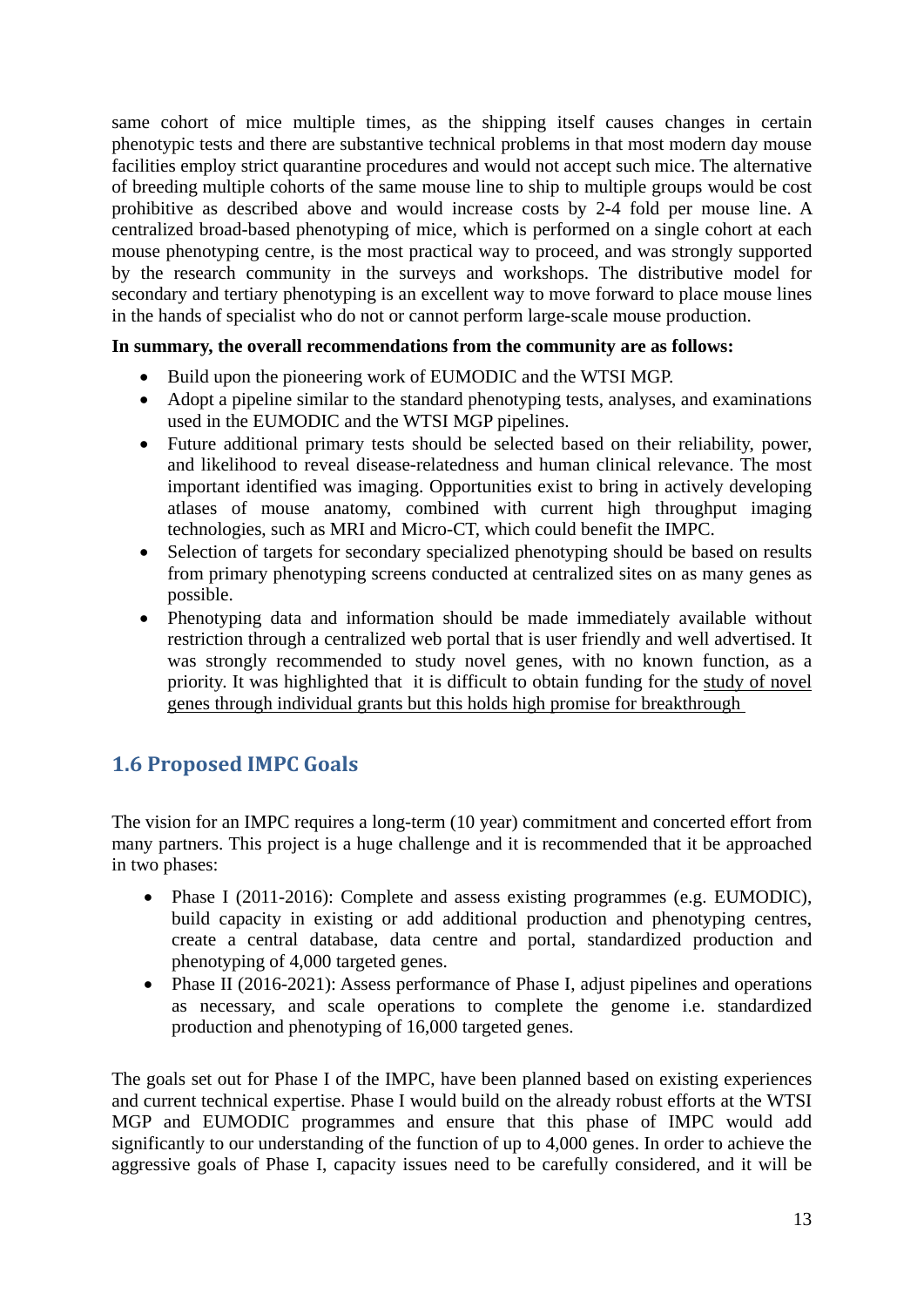necessary for most current large production and phenotyping centres to contribute to the project, and for current centres to expand or enhance their operations in order to be in position to scale-up for Phase II. During a ramp-up period in Phase I, there will be an opportunity to explore new technologies and additional phenotyping tests to enhance and optimize the programmes in preparation for the fully operational Consortium.

The following overarching goals are recommended for Phase I (2011-2016) of the IMPC programme:

- Generate broad based phenotype data for at least 4,000 knockout mouse lines with a minimum of at least 100 genes per year for each phenotyping centre and incorporating a proportion of investigator driven requests for gene prioritization;
- Refine the phenotyping pipeline, bringing technological improvements to bear and providing significant cost savings;
- Develop a centralized database for IMPC and disseminate phenotype data to the wider community through a common web portal;
- Deposit all of the mutant mouse lines into biorepositories and promote their distribution and sharing throughout the community;
- Develop new data visualization and analysis tools for phenotype data mining;
- Enhance interactions with the wider biomedical sciences community, fostering networks of interaction with centres performing secondary and tertiary phenotyping.

There has been substantial ground work that supports the potential of the IMPC to realize these goals. Several centres have the capability to phenotype 100 lines per year (already exceeded by WTSI) and with the recent commitment of funding by the NIH to fund the production and phenotyping of 500 lines per year for the next 5 years, these goals are achievable.

# **1.7 Deliverables for the IMPC**

The IMPC aims to ultimately deliver an encyclopedia of mammalian gene function and associated materials, but will need to meet milestones and other deliverables to accomplish this goal. For Phase I of the IMPC the following deliverables are required:

- Microinjection or aggregation of 6,000 mES cell lines
- Selection of IMPC core phenotypic tests and platforms
- Release of the database
- Population of the database with information on at least 4,000 KO mouse lines
- Cryopreservation of 4,000 mouse lines
- Demonstration of successful distribution of biological materials

Progress in the programme will be evaluated by the funding agencies to ensure that the resource is being delivered efficiently, has maximum utility and that the overall value of the knockout mouse phenotyping effort warrants continued funding. If successful, decisions will be required as to whether or not to proceed with the programme and, if so, how to ramp-up to complete the functional analysis of the mammalian genome.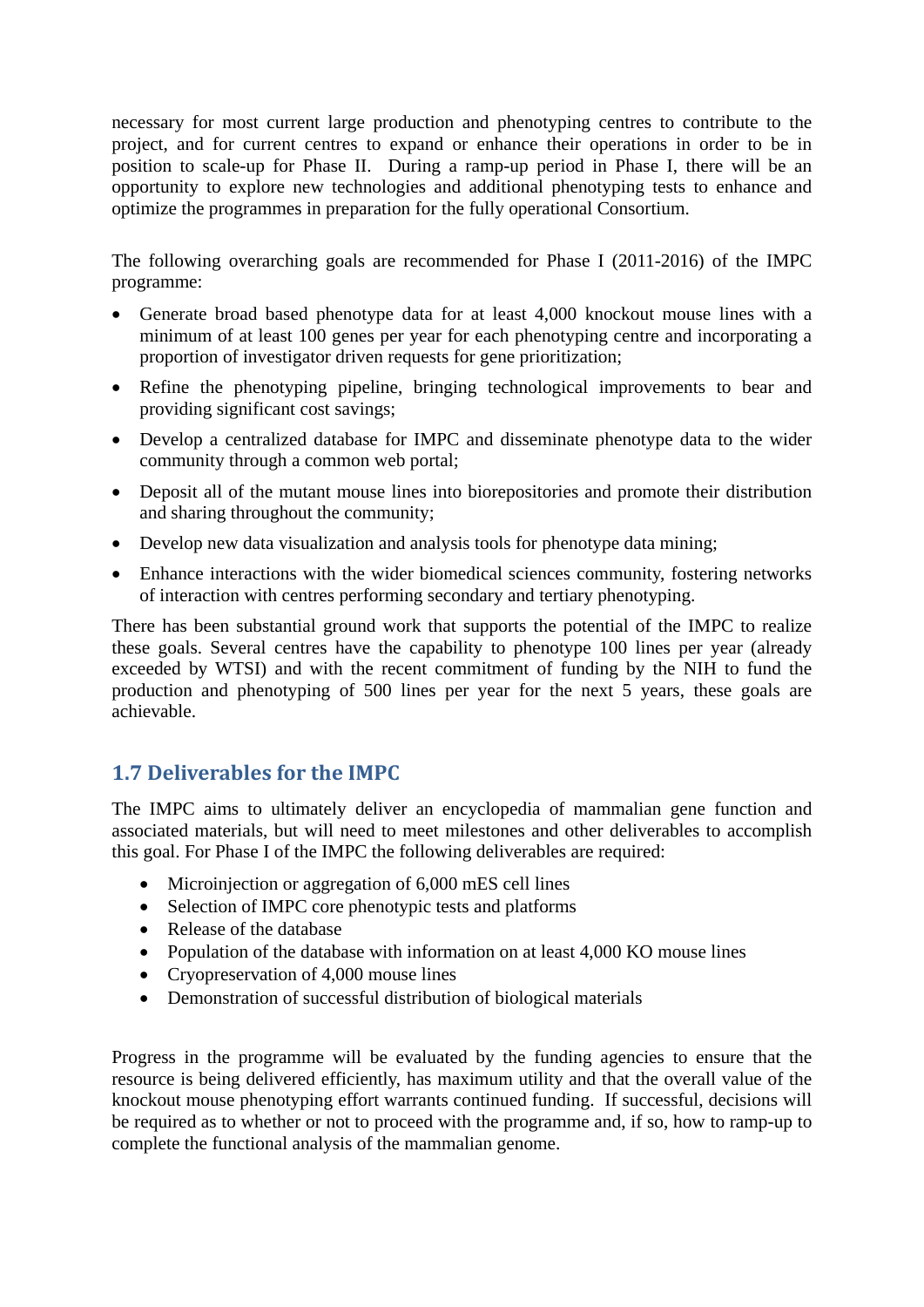# **1.8 Key Requirements for Delivery of IMPC Goals**

The IMPC needs to complete certain required elements in order to create thousands of knockout mouse lines from mES cells, phenotype these mouse lines, and provide a high quality data set that is of maximum utility to the scientific community. Evidence from interviews of all of the current EUMODIC clinics and many other large-scale mouse producers and users clearly indicates key areas that will be required for the IMPC.

**1. Mouse Production**. This is the first step in the project and by far the greatest expense and potential bottleneck. The IMPC needs mES cell microinjection and aggregation expertise and capacity to ensure the production of high quality germline chimeras to produce phenotyping-ready cohorts of knockout mouse lines. Any improvements in this process would ensure the delivery of the product, increase the speed and stability of the resource, and could greatly reduce costs. Indeed, as was the case in the Human Genome Project, EUCOMM, NorCOMM, and KOMP, great efficiencies were realized as part of running large operations, and led to technical and process improvements, lowered costs and made the projects successful. It is likely that the efficiencies of mouse production will improve as the IMPC project proceeds. Recent technology developments in the IKMC's mES cell programmes have already significantly addressed the efficiencies of generating germline chimeras from C57BL/6NTac mES cells.

**2. Standardized high value phenotyping**. One of the strengths of the IMPC plan is to utilize a standardized pipeline of broad-based phenotypic assays on a defined and standardized single mouse strain background, as well as a battery of approved optional tests that will increase the likelihood of discovery of a function for all genes. It is critical that the IMPC stay abreast of current technologies, the output of existing programmes, and monitor the quality of the data. As the data is more valuable as a complete collection, it is important that members of the IMPC phenotyping centres maintain the same set of core phenotypic tests. The IMPC must maintain this approach and implement changes if necessary in common. Each phenotyping centre may add any additional tests that are proven to be valid, but should not alter the agreed upon core tests unless all groups agree to the changes.

**3. IMPC Database**. The informatics efforts of this project are just as valuable as the phenotyping data itself, as the web based interface is what the scientific community will see and use to access the data. The IMPC needs a custom high quality and industrialstrength relational database to collect, store, manipulate and mine the data produced from the IMPC. The initial and substantive efforts by both the EuroPhenome project and the WTSI MGP can serve as a springboard for the IMPC database. However, due to the complexity of the number of different tests, multiple international partners and a customer base of tens of thousands of users, the IMPC will require a substantial investment to develop and maintain this database.

**4. Mouse Repositories**. The mice produced will be of huge value for future research programmes throughout the world and it is absolutely essential for the IMPC to adequately plan for the long-term sustainability and open access to these resources (sperm, embryos, tissue, mice). Biorepositories like Harwell in the UK and the MMRRC and the IMR at The Jackson Laboratory in the US exist, as do distribution networks like EMMA in the EU. The IMPC should take full advantage of these existing infrastructures,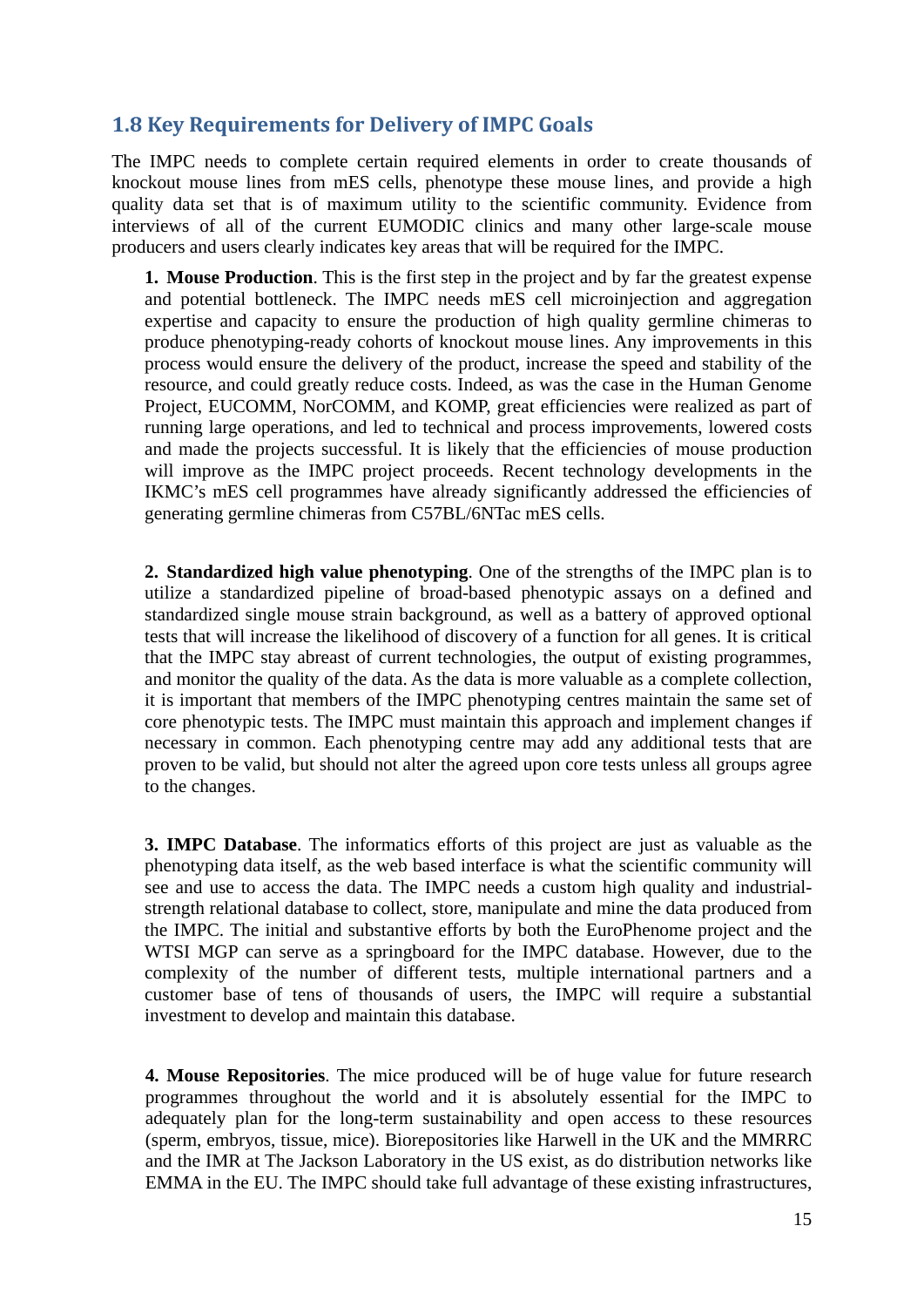indeed most partners are already directly involved in managing biorepositories. However, the scale of the IMPC presents a challenge to the capacity and sustainability of existing efforts so an important aspect of the IMPC will be to raise sufficient operational funding and invest in capital infrastructure to maintain these programmes over the 10 year time frame.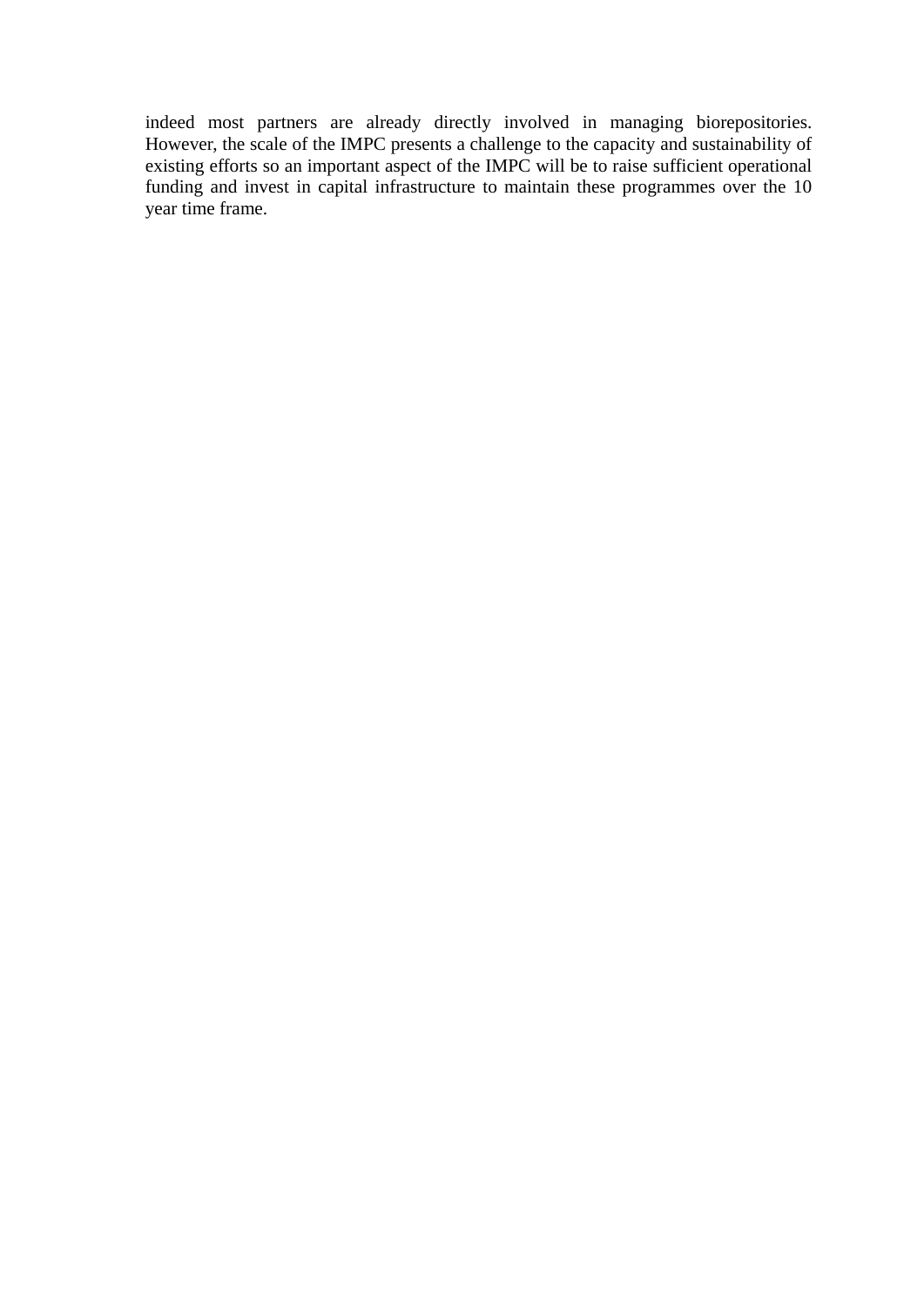# **Part 2 – Operational & Infrastructure Requirements**

# **2.1 Requirements for Contributing Centres**

The criterion of requiring phenotyping of a minimum of 100 mouse lines/year in order to be an IMPC partner and whether a lower number could be regarded as a useful and participating contribution has been seriously considered and debated. With the goal of covering the entire genome in the next 10 years, there is a strong need for phenotyping of a large number of mouse lines to be performed in each phenotyping centre; otherwise there is the less manageable alternative of a very large number of centres doing fewer lines. This could pose serious logistical issues; for example IT issues and data quality issues multiply. Delivery of robust phenotyping standards is underpinned in high-throughput (HTP) biology programmes, providing better data assurance and quality. Moreover, a standard IT model is to deliver more data from fewer centres ensuring quality assurance and data management. The number of 100 mouse lines is recommended as a starting point as all of the current EUMODIC partners and the Toronto Centre for Phenogenomics have experience with numbers in this range and have made predictions on the cost of the programme at this level. It would not seem to be practical to undertake this programme with 40 partners working on 50 mouse lines per year to achieve the goal of 20,000 genes functionally annotated in 10 years. Overall, one might expect that it will be much more efficient, ensure quality data standards, and lower overall cost to engage centres that can analyze 100 mouse lines per year level in Phase I - and subsequently develop plans to increase this further to over 200 mouse lines per centre in Phase II. These goals appear achievable as one centre, the WTSI, is already operating at the level of 200 mouse lines per year. Some groups will make different types of contributions to the IMPC. Given current funding realities, the European Infrafrontier programme [\(http://www.infrafrontier.eu/\)](http://www.infrafrontier.eu/) has proposed to work collectively to reach the level of 150 knockouts per year. The Australian Phenomics Network (APN) has expertise in a wide variety of phenotypic assays and plan to contribute with downstream secondary analysis. The APN also propose to create an archived resource of mouse strains with defined deleterious single nucleotide variants (SNVs) changing the protein sequence of all mammalian genes together with accompanying phenotypic data from challenge screens. The APN propose to conduct a pilot project to be run on 200 pedigrees of ENU mutant mice, providing a searchable, requestable resource of phenotype and SNV genotype data and archived sperm for **~9400 protein-changing SNVs** in C57BL/6 mice.

Phenotyping centres involved in the primary IMPC programme are likely to:

- **Perform agreed upon core broad-based phenotyping.**
- **Analyse a minimum of 50-100 mouse lines per year and preferably demonstrate the capacity to ramp up to at least 100 mouse lines after 3-5 years (or comparable accepted contribution).**
- **Deliver data in the appropriate formats and in a timely fashion to a centralized database.**
- **Assist in the analysis and curation of their data.**
- **Be flexible to add or drop tests in conjunction with the guidance of the IMPC.**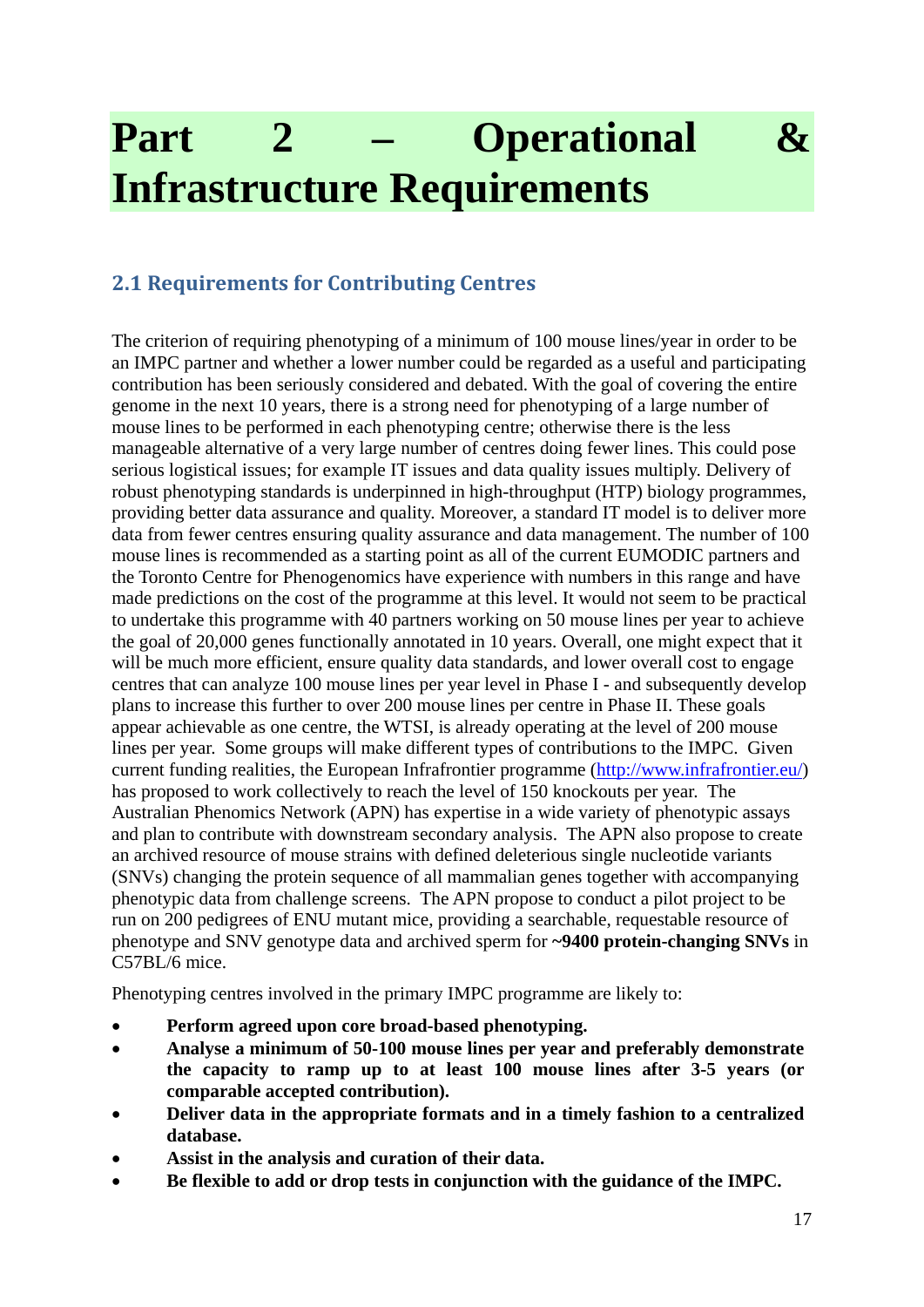- **Develop collaborations or internal programmes to advance phenotypic hits to higher level phenotyping such as secondary and tertiary analysis.**
- **Cooperate, share, and distribute know-how and experience to enhance the IMPC programme and assist new centres to develop.**

As the IMPC grows it will be important to maintain high standards but to also encourage the active participation of other groups that can make substantial contributions such as Secondary Phenotyping Centres, technology groups, and specialty areas.

# **2.2 Infrastructure Requirements**

It is anticipated that all mouse production centres involved in the IMPC will participate in some if not all of the work activities. The main resources required for a production centre fall into the access to adequate capital facilities (e.g. high health status vivarium, transgenic labs, etc.), capital equipment (mainly phenotyping platforms), trained staff, and direct operational expenditure for salaries, running costs etc. In addition, budget forecasts for most institutions now require "full economic costing" which includes allocated expenditure for site and corporate overheads (e.g. capital depreciation, HR, security, finance, etc.). Each production centre will work to its own cost models.

All mouse production centre managers agreed that the production of mice is the single greatest expense in this process (70-80% of the total cost to generate a mouse line from mES cell to complete phenotyped dataset) and that any means to decrease this, increases the number of mouse lines and number of tests that can be performed. Another way to view this is that the addition of an additional cohort of mice only adds 10-20% to the cost, while doubling the number of data points or types of assays. A major issue is that currently only WTSI and the TCP Transgenic Core in Toronto can take hundreds (250) of mouse lines per year from mES cells to mice. Other centres will need to ramp up this expensive part of the programme or take mice or embryos from other sources. The other major obstacle is that very few mouse facilities (such as Helmholtz) will take in mice from the outside but must rederive mice from embryos (Harwell and WTSI).

The alternative to performing the highly technical and expensive process of microinjection or aggregation of mES cells to obtain the mice from another centre or contract with a commercial vendor. This strategy has been employed successfully by the German Mouse Clinic for the majority of its efforts. An alternative strategy is presented here and highlights the process and effort needed to produce cohorts of mice for phenotyping at the MLC Harwell.

# **2.3 Mouse Production**

This necessity to building up a breeding colony to produce the KO mouse line for phenotyping is a large part of the cost of the Programme. This process would have to be repeated at multiple production centres if targets are tested in different systems or shared for confirmation of phenotypes. If large production facilities could take mES cells and make germline transmitting mice, then produce large numbers of vendor health status mice or embryos, or simply provide frozen sperm from germline mice, that could then be shipped to phenotyping centres, the cost savings could be very significant. If large numbers of embryos are produced and shipped it would solve the animal health importation issue, but the cost factor must be considered carefully. Centralized mouse production would also open up large scale specialty phenotyping to groups that have neither the resources nor the desire to do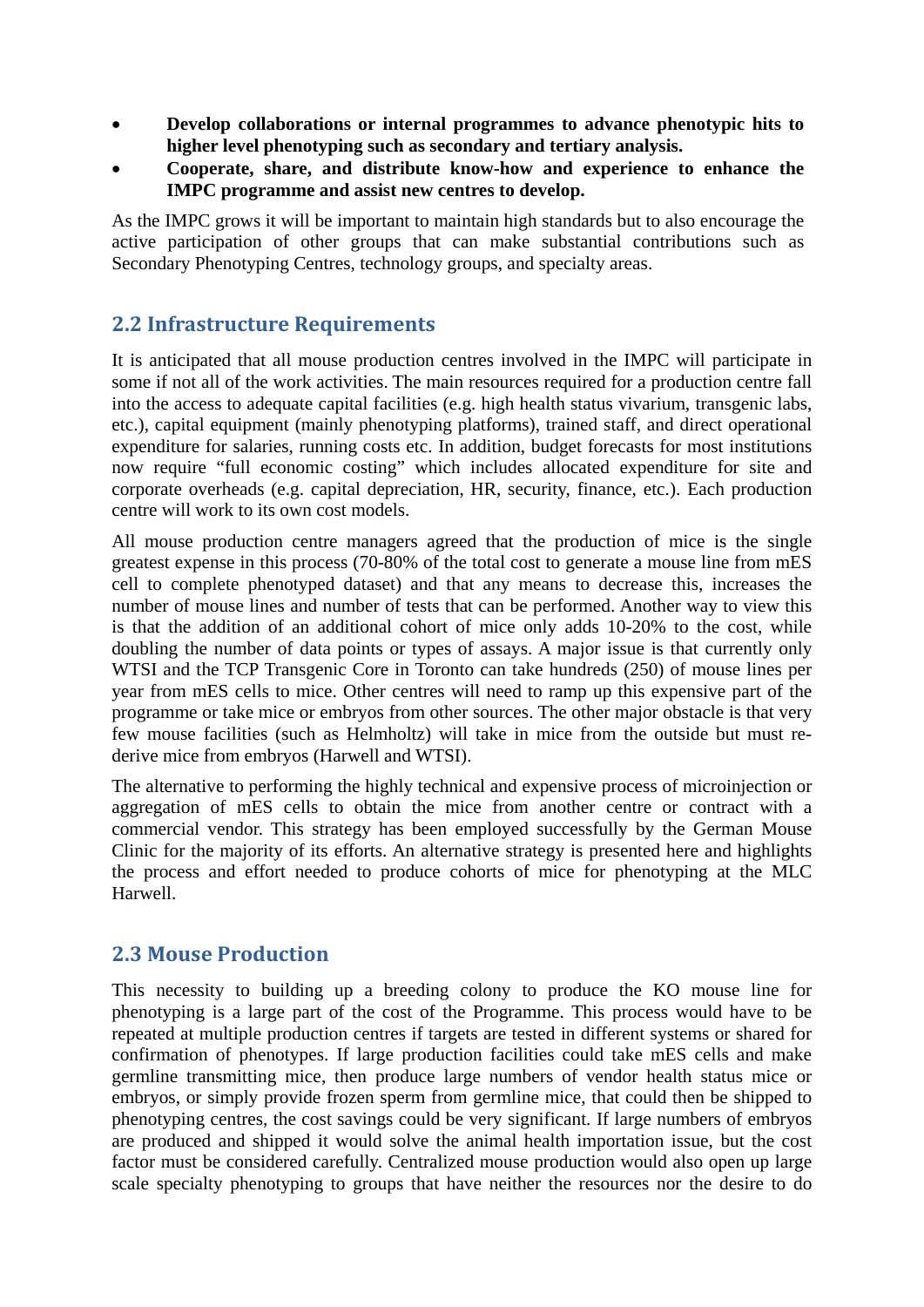large scale mouse production. The workflow below (Figure 4) provides a two option scheme for consideration in the IMPC phenotyping programmes. As taking mES cells through to the first cohort of mice is ~80% of the cost of the programmes, it is imperative that groups "be creative" and not continue business as usual but look for innovations in this area. Cost savings in this areas (and space requirements) could fund the expansion of the number of lines studied in Phase II of the programme, as well as fund the expansion of other pipelines for additional challenge models that are needed by the research community.

The IMPC should work to explore this and other mechanisms to increase the availability of mice and technologies to decrease the cost of production of mice from mES cells, but it will ultimately be the responsibility of each centre to obtain the funding needed to generate the mice and the phenotypic information for their portion of the programme.



Figure 4. IMPC Mouse Production and Phenotyping Structures. While alternatives are possible, the figure depicts two models for mouse production and phenotyping; one in which all activities take place under one integrated facility and the other in a more distributive model with separate production and phenotyping centres.

# **2.4 Archiving**

The IMPC centres that produce mice from mES cells by microinjection or aggregation will, either internally or in partnership, create or provide viable frozen sperm or embryos to IMPC approved repositories and distribution centres. Current IKMC repositories include:

- UC Davis
- Canadian Mouse Mutant Repository Toronto
- Helmholtz Munich

These existent repositories have proved to be highly efficient programmes by the provision of thousands of mES lines globally. Since 2007 the IKMC consortium has distributed >3,000 mES cells and reagents to international academic and industrial users.

It is recommended that IMPC mouse production centres, either allied with phenotyping centres or acting independently (Figure 4, section 3.3), would utilize established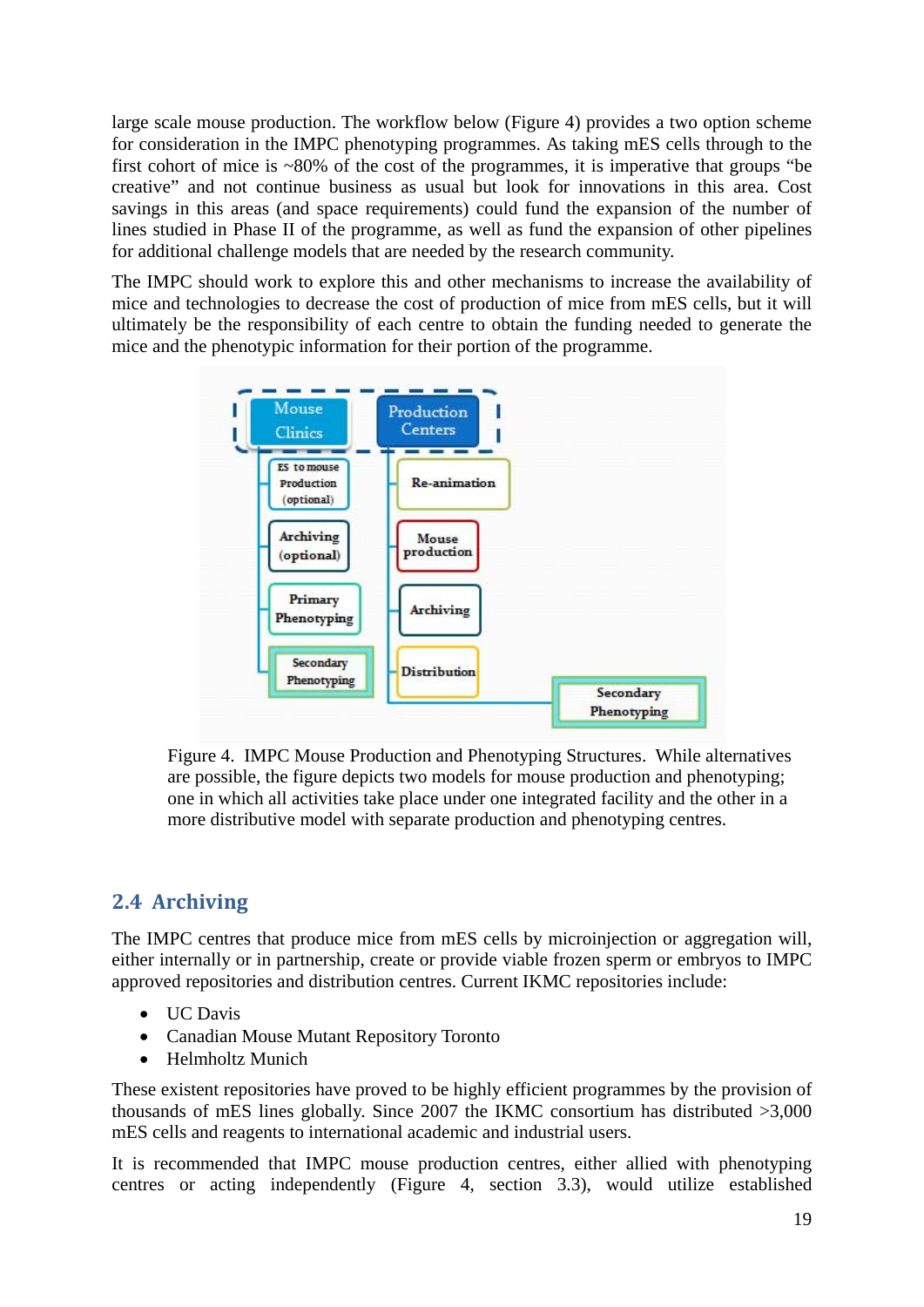infrastructure, operations, and distribution processes to act as formal distribution centres for IMPC materials, such as:

- MLC, Harwell
- European Mouse Mutant Archive
- The MMRCC
- The Jackson Laboratory
- UC Davis
- Canadian Mouse Mutant Repository Toronto
- Helmholtz Munich

All of the above have collectively and effectively archived and distributed thousands of mutant mouse lines over the past 10 years. The IMPC should require that each member that produces mice from mES cells submit a plan for archiving at one of the established repositories or one with demonstrably similar capabilities and agree to ensure that mouse lines and germplasm will be provided without any intellectual property or financial encumbrances. As previously discussed, secondary and tertiary phenotyping may be conducted at either phenotyping centres that are also performing the primary analysis or at other institutions that will rely on the Production/Distribution centres to deliver mice, embryos, or frozen sperm. The successful archiving and distribution of IMPC biological materials is a key component of the programme.

# **2.5 Housing and Animal Care**

All mouse lines in IMPC phenotyping centres should be maintained at the highest possible health status and in appropriate high standard mouse caging and ventilation systems. It is recommended that the IMPC should adopt some of the ground breaking work of EUMODIC in developing procedures and terms for mouse welfare:

- A controlled vocabulary of mouse welfare (MW) terms [\(www.mousewelfareterms.org\)](http://www.mousewelfareterms.org/) - hierarchical structure of terms with standardised descriptors
- Agreed criteria for breeding threshold for moving to phenotyping heterozygous animals
	- $3+$  homozygotes from 28 pups  $\rightarrow$  continue
	- $3+$  non-healthy -> option to terminate
	- $\bullet \quad \leq 3 \Rightarrow$  phenotype only heterozygotes

**The IMPC should also institute an IMPC Animal Welfare Committee that will report directly to the Steering Committee to ensure that the health and well being of animals within the IMPC production and phenotyping centres are in compliance with each countries animal welfare practices and the IMPC's own high standards. It is further recommended that the IMPC appoint an external, nationally or internationally recognized Chair of the IMPC Animal Welfare Committee.** This Committee would continue to assist the IMPC to address each member country's concerns for animal welfare, for example the UK mandated RRR, of Reduce, Replace and Refinement. Indeed the entire IMPC programme by performing high-throughput analysis and placing the data in public databases will serve to dramatically decrease redundant work with mice, by decreasing the instances where multiple groups perform the same or similar work. The generation of mice from mES cells and making those animals available, will reduce greatly the number on animals that are used in the competitive and redundant efforts of multiple labs to create the same mouse lines from the same mES cells. Additionally, the work by EUMODIC and MGP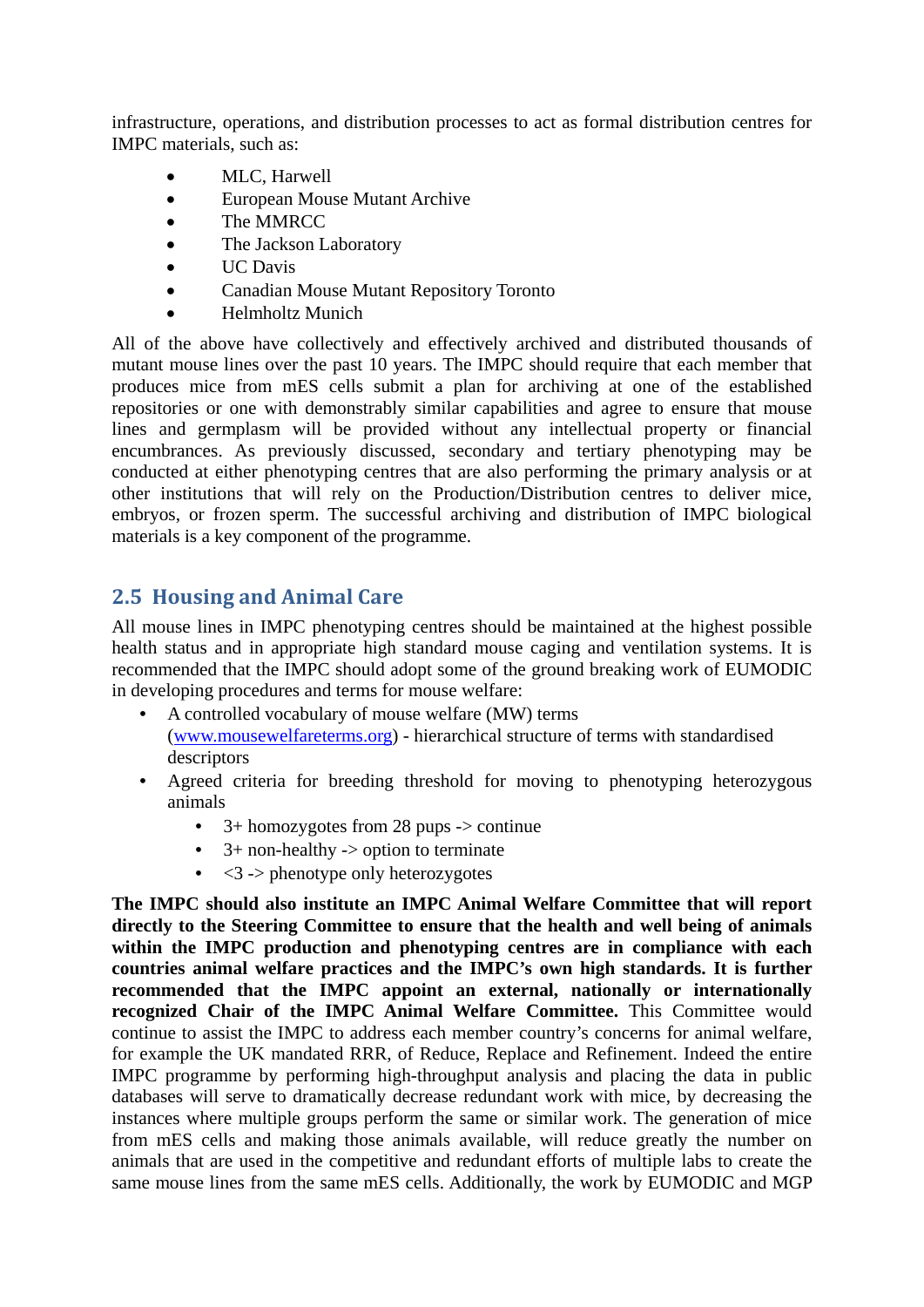Sanger has already used statistical tests to reduce the size of the mouse cohorts used in phenotyping while maintaining scientific validity.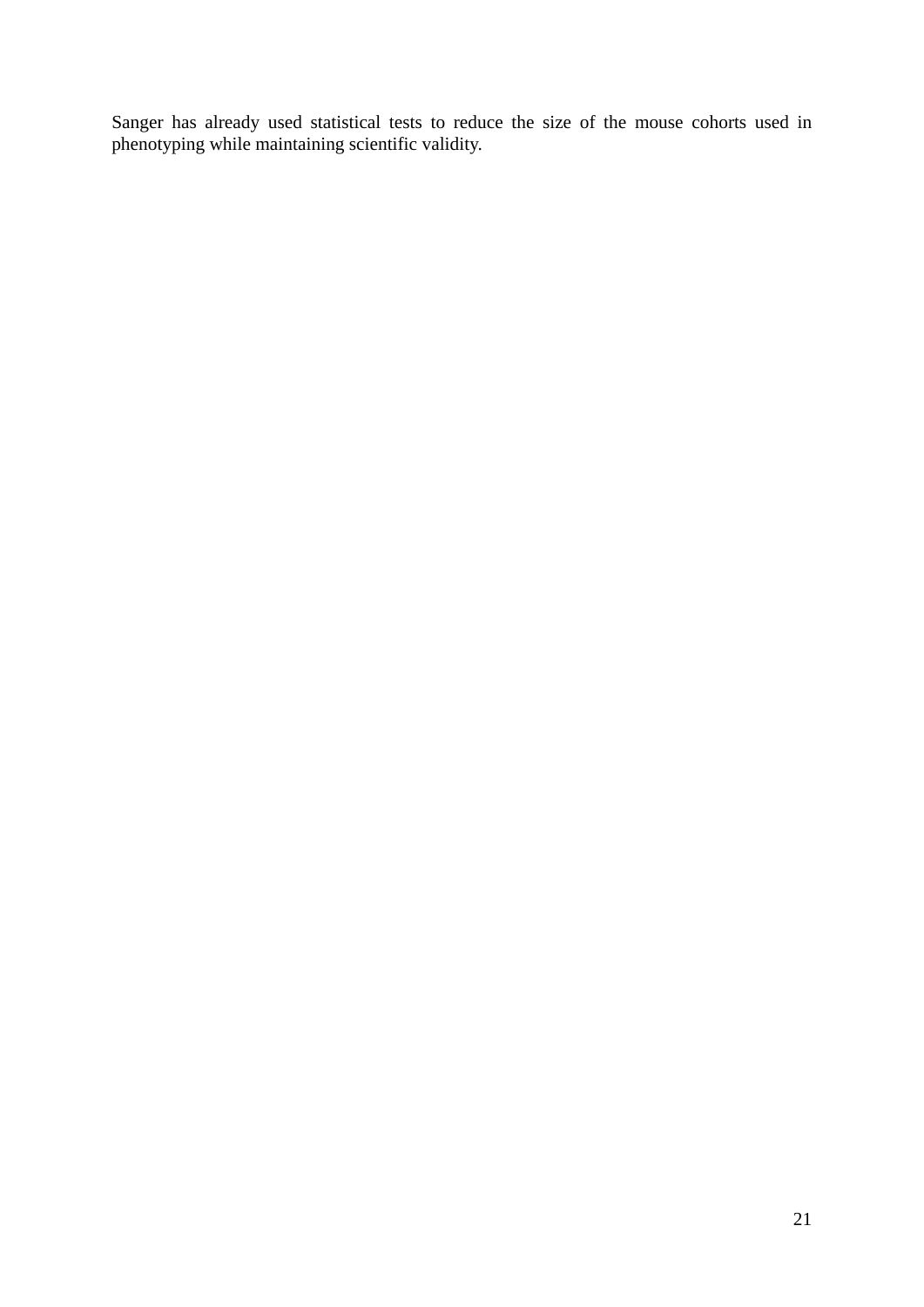# **Part 3 – Organisational Requirements**

# **3.1 Governance**

It is proposed that IMPC is organized as an international confederation of mouse phenotyping programmes, comprising organizations, including international, national and regional funding agencies, production centres, scientific centres, and a central data centre that deliver the experimental goals of the programme and the acquisition and dissemination of data. The confederation should agree upon and establish terms of operation for the programme, including agreement on governance structures through a formal memorandum of understanding (MOU). This flexible but accountable structure (as opposed to setting up a separate legal entity) is favorable because it allows effective project co-ordination and delegated management, distributed funding from multiple organizations, and importantly has a proven track record for delivering the objectives of other consortia such as the IKMC, although it is anticipated that the IMPC will need to be more actively involved in coordination and Quality Control than the IKMC due to the added complexity of mouse production and phenotyping platforms. This will necessitate more structure and support from the participating members.

The current prevailing thoughts at this stage of the IMPC plan is that representatives from the funding agencies, production centres, and scientific centres will form a Steering Committee (SSC) to manage the programme and ensure coordination across the IMPC. The SSC will be responsible for delivery of the project and reporting progress to the various agencies involved. It will be chaired by a scientist of international stature agreeable to the funding agencies and the production groups, who will serve a defined term, to be decided upon by the IMPC Steering Committee. The Steering Committee from time to time and as appropriate for the development of the project will establish working groups to undertake detailed planning for the implementation of the project, or to address particular scientific, technological or organizational issues.

A working group dedicated to the IT programme is one of the most critical, and an informal team has already met on several occasions and was responsible for drafting the IT strategy incorporated in this document.

The steering Committee will be advised by an international scientific advisory board (SAB) appointed by the funding agencies involved in IMPC. The SAB will provide important oversight of the progress on deliverables and achievements of milestones, scientific and technological developments, and future project planning. The steering Committee will meet with the SAB at least once a year. It is also anticipated that the IMPC funding agencies will also meet at regular intervals to discuss and assess the progress of the programme.

It is proposed that the Steering Committee will be chaired by a scientist involved in one of the major phenotyping programmes. To reflect the international nature of the consortium, it is proposed that the chair position can rotate. The Chair and the Steering Committee should also be supported by a Secretariat, which will be responsible for assisting in delivering project management and ensuring coordination across the consortium, organizing working groups and other meetings, including outreach meetings and conferences based around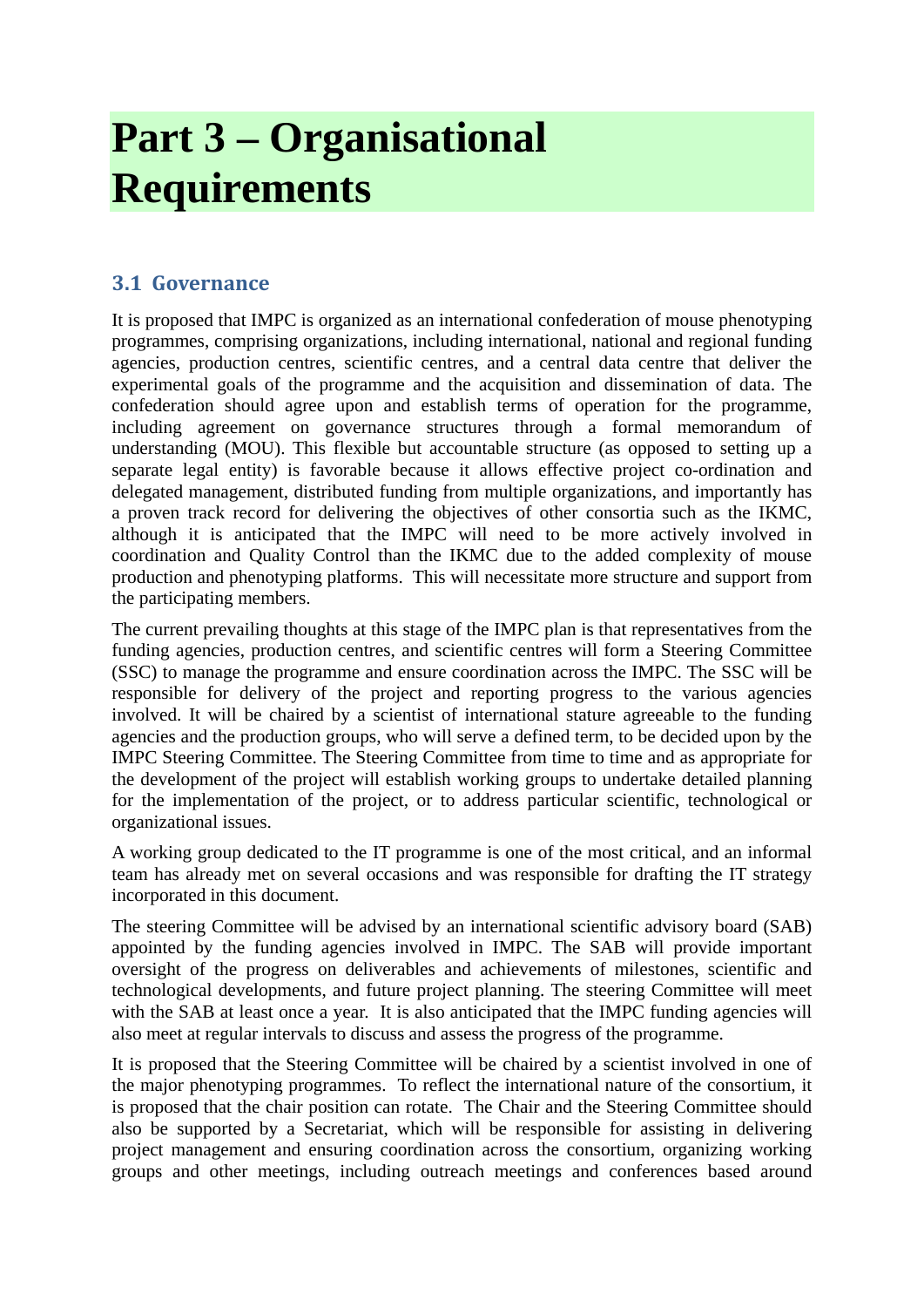developments and achievements of IMPC. Members of the Secretariat will be defined as needed and formalized as the IMPC is formalized, but it is anticipated that the Secretariat will report to the Steering Committee.

# **3.2 IMPC Project Management Plans**

Throughout this plan there have been recommendations that working groups be established for each critical aspect of the IMPC programme. Once completed this will be one of the most integrated, complex set of mammalian datasets ever produced, collected, stored and presented to the public. Some of these committees and other additional Working Groups have immediate action items that are needed to continue development of the IMPC Business Plan and to prepare for the full launch of the IMPC Programme (Figure 5).

| <b>Informatics</b>      | • Form Steering Committee<br>• Develop Requirements Document                       |
|-------------------------|------------------------------------------------------------------------------------|
| <b>Mice</b>             | • Explore new ways to lower mouse costs<br>• Continue exploring commercial options |
| <b>Tech Dev</b>         | • Form Tech Development Group<br>• First Task: Imaging Recommendation              |
| Phenotyping             | • Develop final plan for IMPC Pipeline<br>• Operating plan for review of pipeline  |
| <b>Challenge Models</b> | • Working groups in each area<br>• Devise how to test models at centers            |

Figure 5. IMPC Working Groups. The groups indicated above are considered to be an immediate need of the IMPC and are in the process being formed.

Other key committees or working groups that are needed to manage and operate the IMPC include the following all of which will report to the SSC:

- OA and OC
- Finance
- Animal Assurance
- Outreach

Each of these committees or working groups should be formed as needed and will report to the Steering Committee. The composition of each committee should be decided by the SSC on an as need basis.

It is anticipated that the IMPC will grow to include members of technology groups, secondary phenotyping centres, potentially mouse production groups, and specialty phenotyping groups. In order to manage this organization it is recommended that a smaller Scientific Steering Committee remain in place that is composed of funding organizations, major phenotyping centres, and ad hoc members.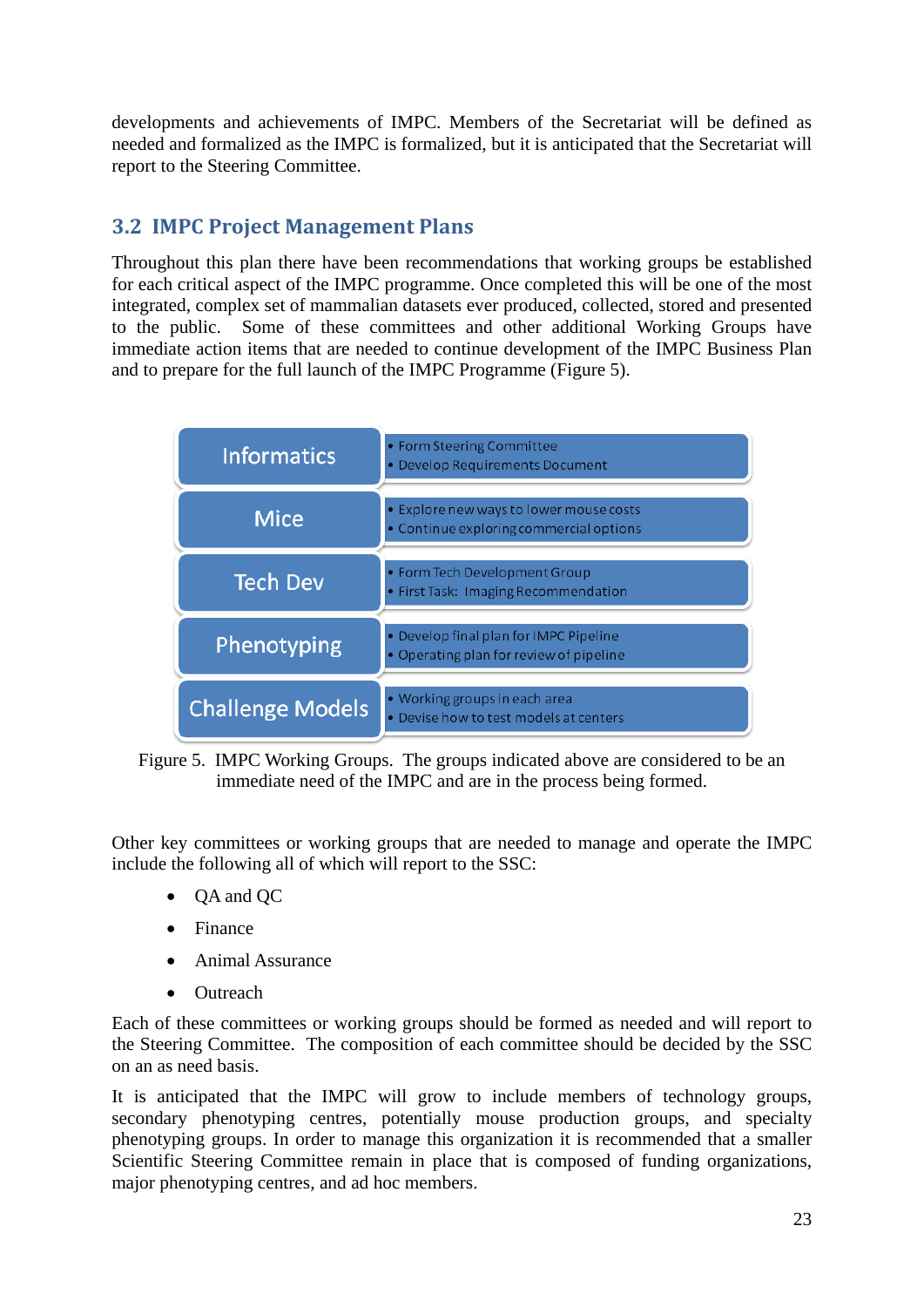# **3.3 Monitoring and Evaluation of the Pipelines**

The IMPC has the opportunity to help encourage funding, provide leadership, oversight, and assurance of data quality and standards, and manage coordination among members. The IMPC should be empowered to shape decisions and implement them, keep members on track for production, quality of data and numbers of mouse lines produced in order to meet its objectives, as well as make recommendations for investment and allocation of resource requirements that may be needed to complete the goals of the project.

It is recommended that the IMPC implement and maintain monthly teleconferences and require monthly updates to keep abreast of progress and track and deal with any issues. The complexity of the IMPC programme will require special monitoring and many processes depend on other steps that take months for completion. The total time from receipt of a mES cell line to completion of a phenotyped cohort is  $\sim$ 18 months and several steps, particularly microinjection or aggregation, germline transmission, and mouse breeding can cause serious downstream delays.

In addition to monthly tracking, the aforementioned Phenotyping Working Group will monitor the data in the IMPC with the assistance of special working groups assigned to QC & QA. Essential tools for quality control and quality assurance are critical to ensure the success and acceptance of the IMPC data and will require substantial support from the IMPC Data Centre. A programme of this scale and complexity will require data tracking, analysis, and management tools to be effective and these will be addressed further in the IT planning section.

In order to reach the scientific objectives of phenotyping a KO mouse line for every gene in the mouse genome, it will be necessary to take advantage of the considerable skills and resources that are currently available and wherever possible to expand these efforts. It will also be necessary to bring in new partners to achieve these ambitious goals. These are needed to obtain not only the total number of KO mouse lines studied, but enhance the type of data in the programme, such as aging which was mentioned in detail previously. New partners also have the potential to bring forth new perspectives and technologies that could further advance the IMPC programmes.

# **3.4 Interactions with Other Organizations**

The current IMPC steering committee members and its representatives are actively engaged with groups from Japan (RIKEN), China (UK-China workshops) and continental Europe (the Infrafrontier Project http://www.infrafrontier.eu/) to encourage the flow of information and encourage broader participation. The Infrafrontier Project was established in 2008 to prepare Europe for an estimated increase of at least 4-fold in demand for mouse space, housing and experimentation over the next 10 years. Based on the successful European programmes EUMODIC (systemic phenotyping) and EMMA service (archiving and distribution), it brings together the leading European scientific institutions in this field as well as national ministries and funding bodies. Its main purpose is to initiate all necessary steps for the establishment of a sustainably funded pan-European research infrastructure for systemic phenotyping, archiving and distribution of mouse models of human disease.

Recent developments within Europe indicate that it now appears that the Infrafrontier Project may be the best way for most groups, including the German Mouse Clinic and the Institut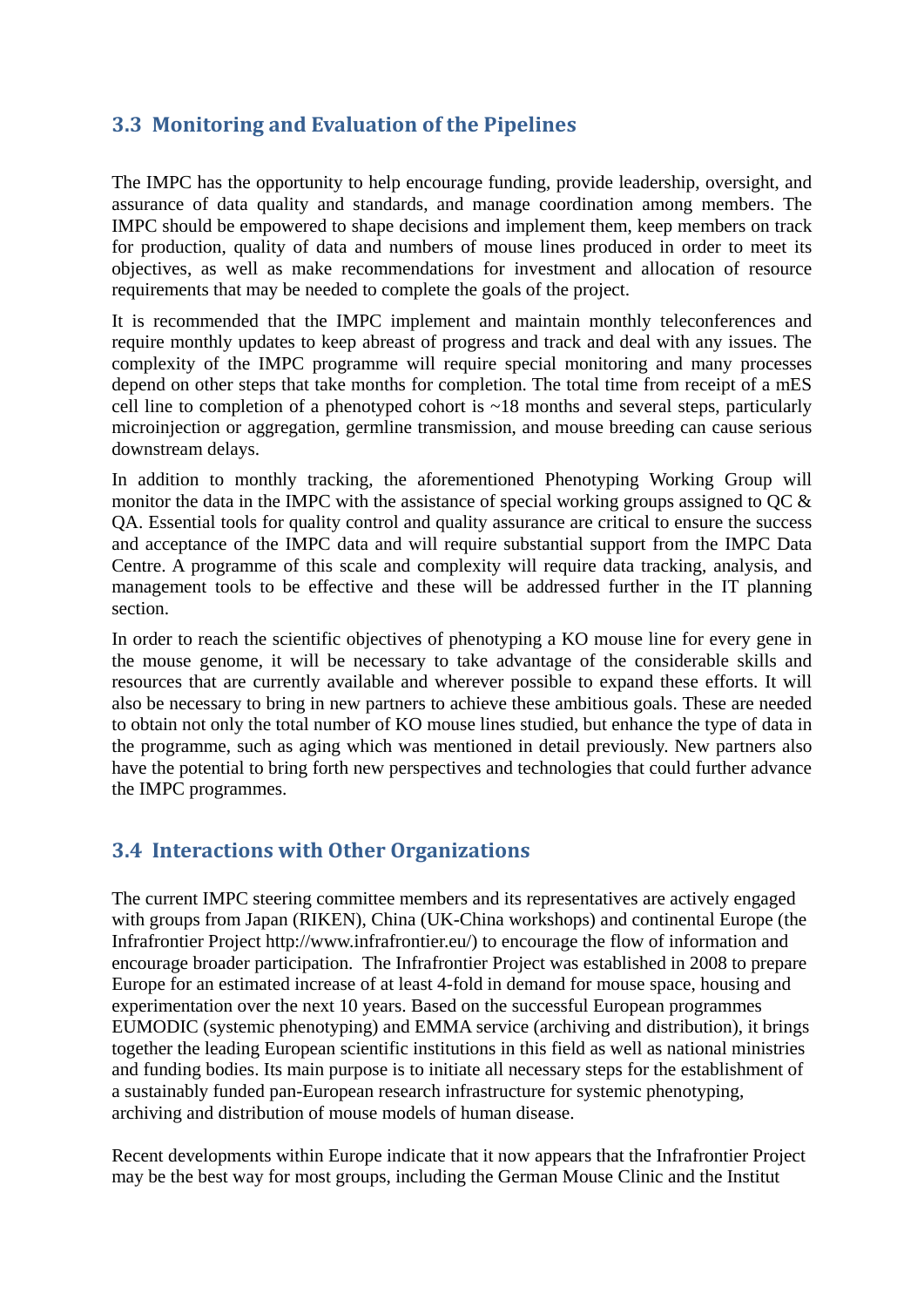Clinique de la Souris (Strasbourg), to raise the substantial part of the funding needed for phenotyping for the IMPC project. Infrafrontier has offered to act as the lead in coordinating efforts across continental Europe to encourage more phenotyping, but the indications are that these efforts will be smaller than the recommended 100 mouse lines per year for IMPC. As such, Dr. Martin Hrabe de Angelis, the leader of Infrafrontier has proposed that Infrafrontier act to run and coordinate the potential IMPC projects with the smaller research groups, such as UAB (Barcelona), Italy (Monterotondo) and the Czech Republic, to reduce the burden on the IMPC infrastructure and t open the IMPC to more groups.

#### **3.5 Funding Models**

As discussed above, it is proposed that the IMPC acts as a confederation of funders and centres engaged in supporting and delivering the phenotyping of mutant mouse lines. In addition, there needs to be a substantive informatics effort to support the acquisition, analysis, and dissemination of phenotype data. The delivery of the IMPC programme also needs to be supported by the activities of a Secretariat, which will assist the Steering Committee in delivering the goals of the programme. Each of these three activities will require consideration of the appropriate funding model as described below.

**1. Distributed Funding of the core activity of mouse production and phenotyping.**  The experimental activities of IMPC (mouse generation, archiving, distribution, breeding, and phenotyping) will be supported at each of the production and phenotyping centres by funding from the relevant international, national or regional agency or entity. These core activities will depend upon a one-to-one relationship between the centre and the relevant national funding agency (e.g. Harwell and the MRC).

**2. Collective Funding of Informatics, including the Data Centre and the associated Informatics Resource Development Groups (IRDGs). While funding for mouse production centres is likely to be granted by individual funding agencies, there is a need to ensure clearly coordinated funding for the centralised informatics activity.**  One option for funding of the informatics activity could be that each funding agency makes a subscription to the overall costs of a centralized Data Centre independent from production and phenotyping centres and the accompanying Informatics Resource Development Groups (IRDGs) located at the production and phenotyping centres. The informatics budget will be held and distributed by the organization hosting the Data Centre, and budget dispensations will be overseen by the Steering Committee.

**3. Collective Funding of the Secretariat**. It is recommended that the Secretariat that will assist the Steering Committee in developing and managing the project also be supported by subscriptions from funding members of the SSC. It is proposed in this case the budget will be held by one of the partner funding agencies; this might be the agency that hosts the Secretariat.

#### **3 .6 Budget Requirements**

The current projections for the IMPC estimate phenotyping costs (including mouse production) at ~£28,000 per KO mouse line (Full Economic Costing). Although different cost